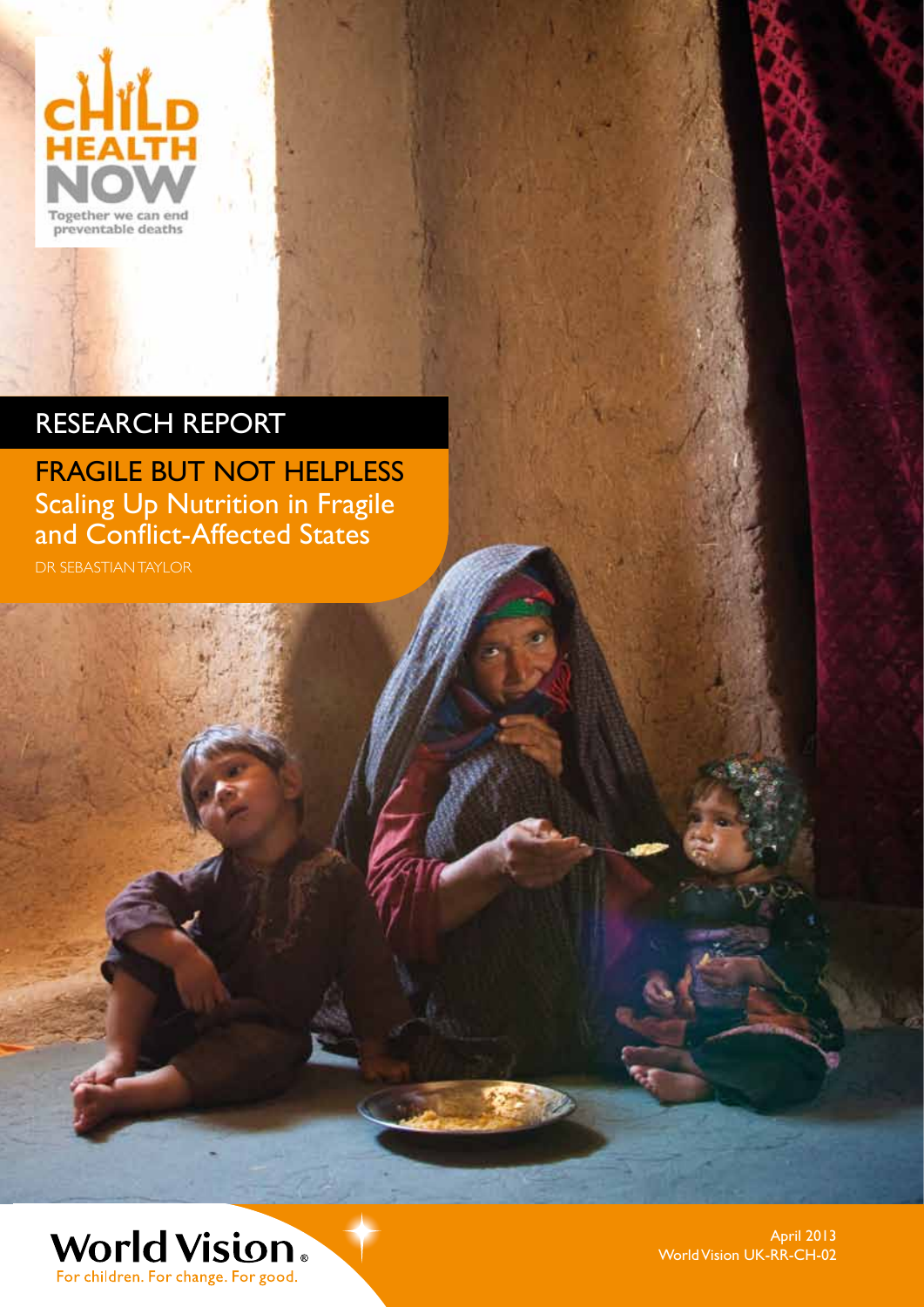## Acknowledgements

This research was undertaken and report written by Dr. Sebastian Taylor, an independent consultant. Thanks are due to Andrew Griffiths, Emily Cooper, Besinati Mpepo of World Vision UK and Kate Eardley and Lisa O'Shea of WV International; Dr Rob Hughes (UK Department for International Development), Leni Wild (Overseas Development Institute), Laurence Chandy (Brookings Institute) and Rob Page (International Development Committee) for their work on the External Reference Group; Dr Eric Brunner and Dr Carolina Perez-Ferrer (Department of Epidemiology and Public Health, University College London) for their brilliantly insightful help with the quantitative analysis; Dr David Nabarro, Pau Blanquer and Martin Gallagher (SUN Secretariat Coordinator and team, Geneva) for their generous engagement. Thanks to the Internal Reference Group across the World Vision Partnership: Colleen Emary, Geraldine Ryerson-Cruz, Susie Grady, Marwin Meier, Mami Takahashi, Sharon Marshall, Sheri Arnott, Andrew Hassett and Chris Derksen-Hiebert. Thanks also to Jeremiah Sawyerr (WV Sierra Leone), Guy Bokongo (WV DRC) and Dr Ahmad Shakib (WV Afghanistan) for their unswerving efficiency in setting up field visits, and to the staff of government ministries, UN agencies, international and domestic NGOs, donors and project and programme beneficiaries in Sierra Leone, DR Congo, Afghanistan, Yemen, and Pakistan for their time and openness.

Thanks to UKAid and World Vision UK as well as World Vision International and the Child Health Now Campaign for funding the project, and to the Government of Ireland, the Minister for Overseas Development and Trade, and Irish Aid for launching it.

*Disclaimer: While the author is grateful to all who have contributed to this work in one way or another, the views expressed are those of the author and not necessarily representative of the funders, World Vision and DFID, nor any of the contributors.*

### "There is little doubt that SUN can work in fragile and conflict-affected states" Government, DR Congo

Cover image: Living in Afghanistan, Fattema is 30 years old and her husband is a farmer who bings in about a dollar a day by working on other people's land as a labourer. They have had 6 children but 2 of them have died. She is joined here by here 2 year old daughter and 3 year old son. Fattema says, "I did not breast feed properly, I used a formula of some kind. I have learned that babies need other food." She says, "My dream is to have my children healthy, and to have shoes." © 2012 Paul Bettings/World Vision

Opposite: Children at a school in Herat, Afghanistan, whose lessons now include hygiene education. © 2012 Paul Bettings/World Vision

#### Published by World Vision UK

Our child safeguarding policy prevents us from showing the faces of any girls affected by early marriage. All images used were taken with permission from similar contexts and are not linked to the specific stories in this report. All quotes from research respondents displayed in this report were given anonymously and are attributable by gender, age and location only.

© 2013 World Vision UK All photographs: © World Vision

World Vision UK World Vision House, Opal Drive, Fox Milne, Milton Keynes, MK15 0ZR www.worldvision.org.uk

World Vision UK – London office 11 Belgrave Road, London, SW1V 1RB

World Vision is a registered charity no. 285908, a company limited by guarantee and registered in England no. 1675552. Registered office as above.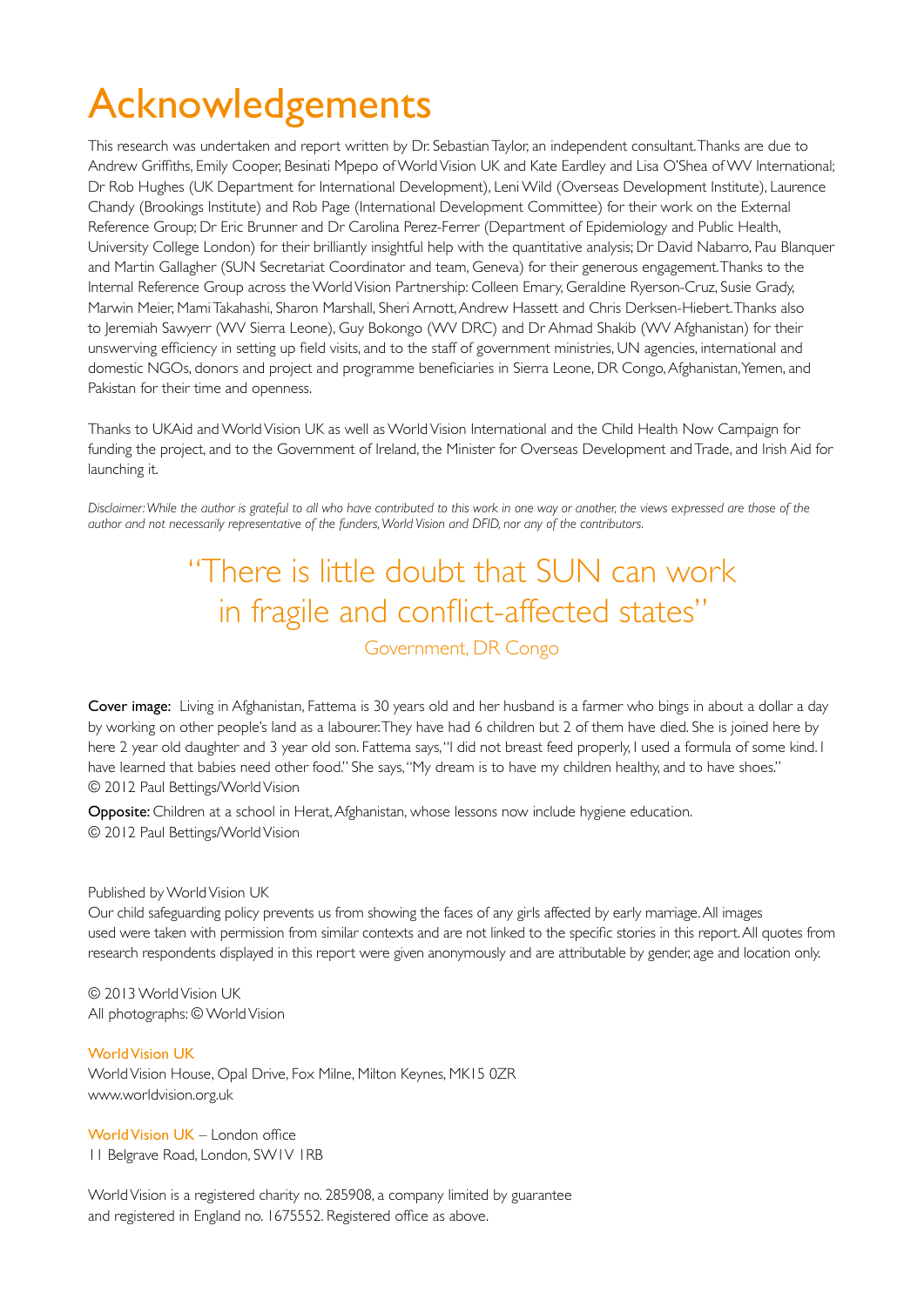## **Contents**

| <b>Acronyms and Abbreviations</b>                  | <b>A</b> |
|----------------------------------------------------|----------|
| <b>Background</b>                                  | 5.       |
| <b>Executive Summary</b>                           | 6        |
| <b>Key Findings</b>                                | 9        |
| <b>Concluding Observations and Recommendations</b> | 74       |
| <b>References</b>                                  | 25       |
| Annex I                                            | 30.      |

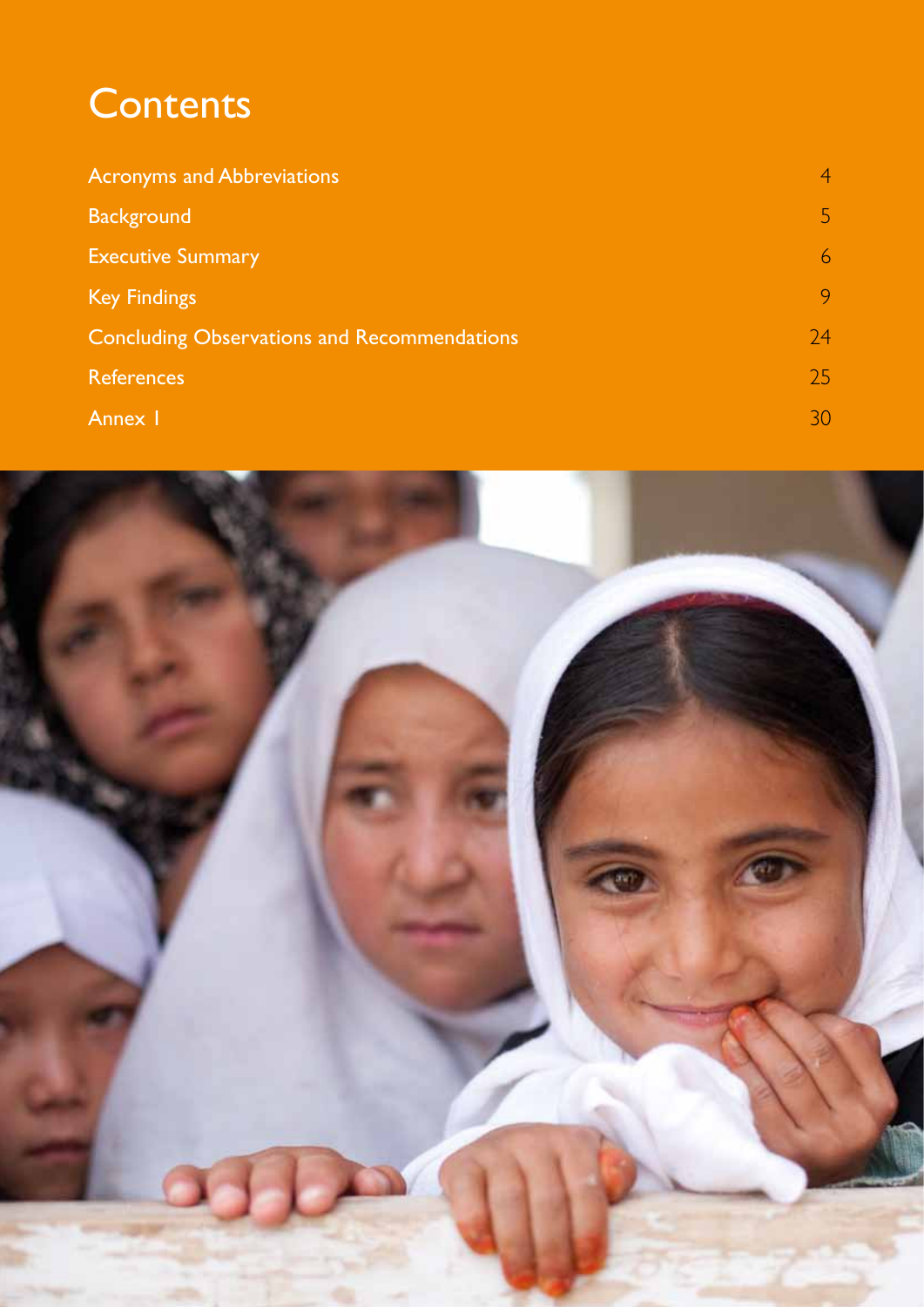## Acronyms & Abbreviations

| <b>AfDB</b>     | African Development Bank                                                          |
|-----------------|-----------------------------------------------------------------------------------|
| <b>CAADP</b>    | Comprehensive African Agricultural Development Programme                          |
| <b>CPIA</b>     | Country Policy and Institutional Assessment (World Bank)                          |
| <b>CRS</b>      | Creditor Reporting System (OECD-DAC)                                              |
| D/GBS           | Direct/General Budget Support                                                     |
| <b>DFID</b>     | Department for International Development (UK)                                     |
| <b>DRC</b>      | Democratic Republic of Congo                                                      |
| <b>FAO</b>      | Food and Agriculture Organisation                                                 |
| <b>FCAS</b>     | Fragile and conflict-affected state                                               |
| G7/8            | Group of Seven/Eight (major donor countries)                                      |
| $G7+$           | Group of fragile and conflict-affected states (see OECD International Dialogue on |
|                 | Peace building and Statebuilding)                                                 |
| <b>GDP</b>      | <b>Gross Domestic Product</b>                                                     |
| <b>GHA</b>      | Global Humanitarian Assistance report (Development Initiatives)                   |
| <b>GNI</b>      | <b>Gross National Income</b>                                                      |
| <b>IDS</b>      | Institute for Development Studies (University of Sussex)                          |
| IFI             | International Finance Institutions                                                |
| <b>IFPRI</b>    | International Food Policy Research Institute                                      |
| <b>IYCF</b>     | Infant and Young Child Feeding                                                    |
| <b>KP/FATA</b>  | Khyber Pakhtunkhwa (formerly NWFP)/Federally Administered Tribal Areas (Pakistan) |
| <b>LNS</b>      | Lancet Nutrition Series (2008)                                                    |
| <b>MDG</b>      | Millennium Development Goal                                                       |
| <b>NEPAD</b>    | New Partnership for Africa's Development                                          |
| <b>NGO</b>      | Non-government organisation                                                       |
| <b>ODA</b>      | Official Development Assistance                                                   |
| <b>ODI</b>      | Overseas Development Institute                                                    |
| <b>OECD-DAC</b> | Organisation for Economic Cooperation and Development                             |
|                 | - Development Assistance Committee                                                |
| <b>OOP</b>      | Out of pocket (expenditure)                                                       |
| <b>REACH</b>    | Renewed Efforts Against Child Hunger                                              |
| <b>SUN</b>      | Scaling Up Nutrition                                                              |
| <b>UK</b>       | United Kingdom                                                                    |
| <b>UN</b>       | United Nations                                                                    |
| <b>UNDP</b>     | United Nations Development Program                                                |
| Unicef          | United Nations Children's Fund                                                    |
| <b>US</b>       | United States                                                                     |
| <b>USAID</b>    | United States Agency for International Development                                |
| <b>WFP</b>      | World Food Programme                                                              |
| <b>WGI</b>      | Worldwide Governance Indicators                                                   |
| <b>WHO</b>      | World Health Organisation                                                         |
| <b>WV</b>       | World Vision                                                                      |

<sup>&</sup>lt;sup>1</sup> Countries are defined as FCAS by various institutions, including the World Bank, the OECD, and DFID. FCAS implies both overt crisis (organised conflict and violent disruption of socio-political processes), and latent fragmentation (contested political settlement, state predation, and failure to ensure basic rights and services). Net effects include potential loss of regime legitimacy, control of the use of force and provision of security, and inability or unwillingness to provide for basic livelihood conditions. Most FCAS manifest some combination of these problems.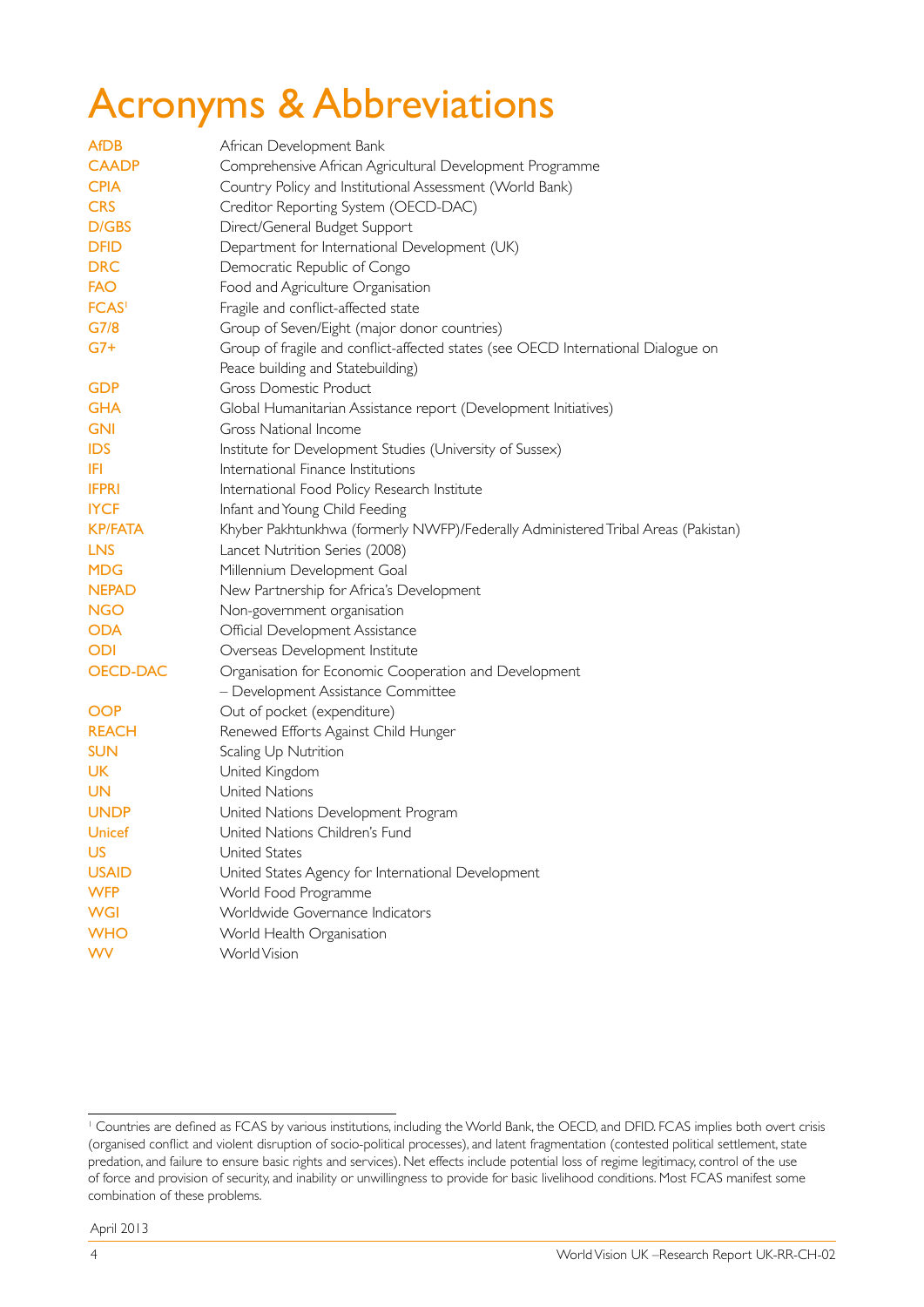## **Background**

'Malnutrition'<sup>2</sup> is an underlying cause of a third of child deaths globally.<sup>3</sup> Acute malnutrition (wasting) directly contributes to child mortality through increased vulnerability to primarily infectious diseases. Chronic malnutrition (stunting) increases mortality, but impacts more widely through irreversible, lifelong physical and cognitive impairment. Chronic malnutrition undermines a country's productive population and its chances for economic growth, as well as storing up potentially catastrophic costs in health care.<sup>4</sup> In the 36 high-burden countries in the Lancet Nutrition Series (LNS, 2008), malnutrition costs an estimated USD\$260bn per year.<sup>5</sup> By contrast, a dollar investment in nutrition intervention can yield up to USD\$30 in return.<sup>6</sup>

The prevalence of child malnutrition is comparatively high in fragile and conflict-affected states (FCAS).7 Disruption of food production and supply, destruction of household assets and livelihoods, mass displacement of population, and degradation of vital services including health are all associated with rapidly escalating levels of acute malnutrition.<sup>8</sup> But the causal relationship is two-way. It is increasingly recognised that food and nutrition insecurity are associated with heightened risk of violent social unrest and conflict.<sup>9</sup> Despite this, the international community has neglected investment in nutrition in FCAS, a trend this report aims to address.

After several decades of progress, global reduction in malnutrition has stalled – partly undermined by the recent interlinked global food, fuel and economic crises from 2007-08, but partly also by stagnant or worsening conditions in global regions characterised by non-transient factors, in particular state fragility. While Latin America and east/southeast Asia continue to make strong headway, parts of sub-Saharan Africa and south Asia are seeing slow-down and reversal of earlier gains, with increase in absolute numbers of chronically malnourished. Without action, years of progress and generations of children risk being left behind.

For the future, macro-level factors – climate change, population growth, competition for land and water, rising energy costs and falling yields – look set to maintain upward pressure on food prices. At the same time, fiscal space to enlarge social protection, health and nutrition programmes will continue to be constrained in fragile and conflict-affected countries through the global economic slow-down, falling aid receipts, loss of export earnings, and weak domestic GDP growth and revenue.<sup>10</sup> Being less equipped to cushion adverse effects, fragile countries are liable to see progress on nutrition halted, unless additional, properly targeted support is forthcoming.

*G8 donors have shown increasing interest in the problems of hunger and nutrition in recent years. They have also committed a substantial proportion of their aid budgets to addressing conflict and security in fragile countries and regions.11 All major arguments – moral, equitable, efficient – suggest that they should look closely at maximising the complementarity of their spending in these two areas.*

<sup>2</sup> This report focuses on acute and chronic malnutrition, described throughout the report as 'undernutrition'.

<sup>3</sup> Lancet, 2008.

<sup>4</sup> IFPRI, 2012; SUN, 2010; Unicef, 2009; de Onis et al., 2000; Kikafunda et al., 1998; Yoon et al., 1997; Victora et al., 2008; Czernichow et al., 2006; Alderman et al., 2006; Kar et al., 2005; Kim, 2004; Alvarez et al., 2003; Robinson, 2001; Osmond & Barker, 2000.

<sup>&</sup>lt;sup>5</sup> Sarma, 2011; this amounts to approximately twice the total global aid spend by all donors in 2011-12.

<sup>6</sup> Horton et al., 2010.

<sup>7</sup> AfDB, 2012; SUN, 2012; IFPRI, 2012; Whitehall & Kandasamy, 2012; Kandala et al., 2011; Horton et al., 2010; Megeily, 2010; Guha-Sapir et al, 2005; Brennan & Nandy, 2001; Hussein & Herens, 1997.

<sup>&</sup>lt;sup>8</sup> Acute and chronic undernutrition overlap in many instances but also occur independently and in highly varying ratios.

<sup>9</sup> vLautze, 2012; Hendrix & Brinkman, 2012; IFPRI, 2012; Brinkman & Hendrix, 2011; World Bank, 2010; Diaz-Bonilla & Ron, 2010; Bakrania & Lucas, 2009; Wodon & Zaman, 2008; Messer et al., 2001; Ogden, 2000; Cohen & Pinstrup-Andersen, 1999; Hendrickson & Armon, 1998.

<sup>&</sup>lt;sup>10</sup> Addison et al., 2011.

<sup>&</sup>lt;sup>11</sup> In total, G8 commitments to undernutrition and conflict/security in recent years amount to around USD\$66 billion.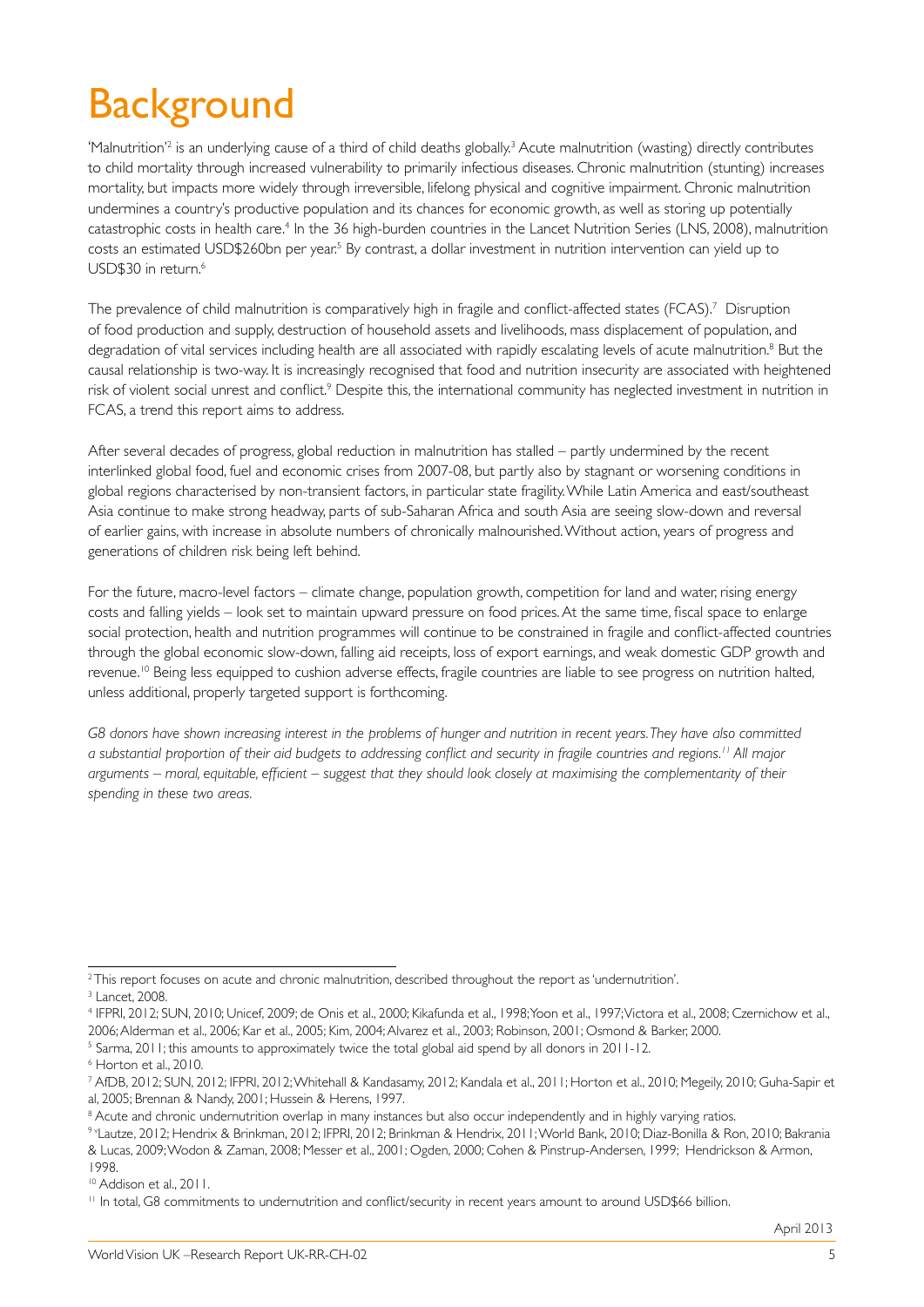## Executive Summary

Fragile and conflict-affected states (referred to as 'FCAS' throughout the report) suffer some of the worst rates of acute and chronic undernutrition in the world. Yet, of 42 FCAS, a minority (16) have, so far, joined the Scaling Up Nutrition (SUN) movement. Moreover, those FCAS remaining outside SUN have systematically weaker economic indicators and poorer governance capacity than those now within the movement.

The weight of financial, policy and programmatic attention – particularly in FCAS – is directed at acute malnutrition. Chronic malnutrition, by contrast, remains poorly understood and widely under-addressed in practice by government and partners in many fragile contexts. In many fragile states and conflict situations, donors focus funding on short-run measures that visibly reduce acute suffering and hunger. FCAS governments, meanwhile, prefer to support food measures that mitigate immediate (often urban) threats to social stability. Civil society efforts are hampered by short-term thinking in the policy and financing environment, and the limits to scale within which they operate. These conditions conspire to limit what one might call 'governance for nutrition' in many FCAS contexts.

#### SCALING UP NUTRITION (SUN)<sup>12</sup>

'Scaling Up Nutrition' (SUN) is a global movement launched in 2010 by the UN Secretary General, to enhance action on undernutrition. It builds on the findings of the Lancet Nutrition Series, advocating a package of interventions which includes both 'direct' nutrition (largely through the health system), and 'nutrition-sensitive' programming (including agricultural production and food security, as well as education, water and sanitation amongst others). It advocates a stronger focus on undernutrition in general, in particular maximising the 'window of opportunity' (associated with preventing irreversible damage to the child) through pregnancy to 2 years of age. SUN is founded on the principle of member state sovereignty – insofar as joining SUN is a decision taken by the country concerned. In principle, all countries are eligible to join SUN, without selection.

As of 30 January 2013, 33 countries had signed up to SUN. We use the term 'signed up' to denote the act of submitting the demarche-style letter from a country's head of state or mandated ministry or agency to the Geneva SUN Secretariat. Clearly, signing up is a relatively simple procedure. This research takes signing up (or not) as a marker of political and policy discussions and processes – regarding the importance attached to key human welfare matters like nutrition – going on within government in fragile and conflict-affected states. In this sense, signing or not signing up to SUN constitutes a useful starting point for investigating those discussions and process which, collectively, constitute an important dimension of governance.

There is little active opposition among non-SUN FCAS to signing up. Instead, commitment appears obstructed by uncertainty and inertia. Absence of clear signals from donors that new resources may be available for nutrition reduces political interest in an area conventionally given quite low priority anyway. Institutional uncertainty about the financial, political and security environment locks partners into a perpetual humanitarian mode of intervention. Evolving beyond known and relatively reliable emergency and short-term funding and implementation relationships is perceived as risky, not only for line ministries but for partners too. This increases the difficulty in achieving cross-government, intersectoral coordination (in particular between core nutrition ministries of health and agriculture) on which a more sustainable, integrated approach to nutrition is founded.

The state of play regarding nutrition in FCAS is inefficient (especially where 'fragility' is poorly defined and the problem of 'insecurity' is overstated), and liable to render statebuilding and peacebuilding objectives less effective. Ultimately, however well food aid and emergency feeding programmes drive down the immediate problem of hunger, failure to mitigate the chronic, socially-embedded drivers of childhood malnutrition is likely to lead to new generations of young people, biologically disadvantaged from before birth, disadvantaged at school, disadvantaged in the labour market and poorly paid. Those drivers frequently mimic broader horizontal socioeconomic and ethno-political divisions in society, so that the systematic exclusion that fosters chronic undernutrition in the most vulnerable and marginalised groups simultaneously builds the risk of a new cycle of instability, violence and conflict.

April 2013 12 http://scalingupnutrition.org/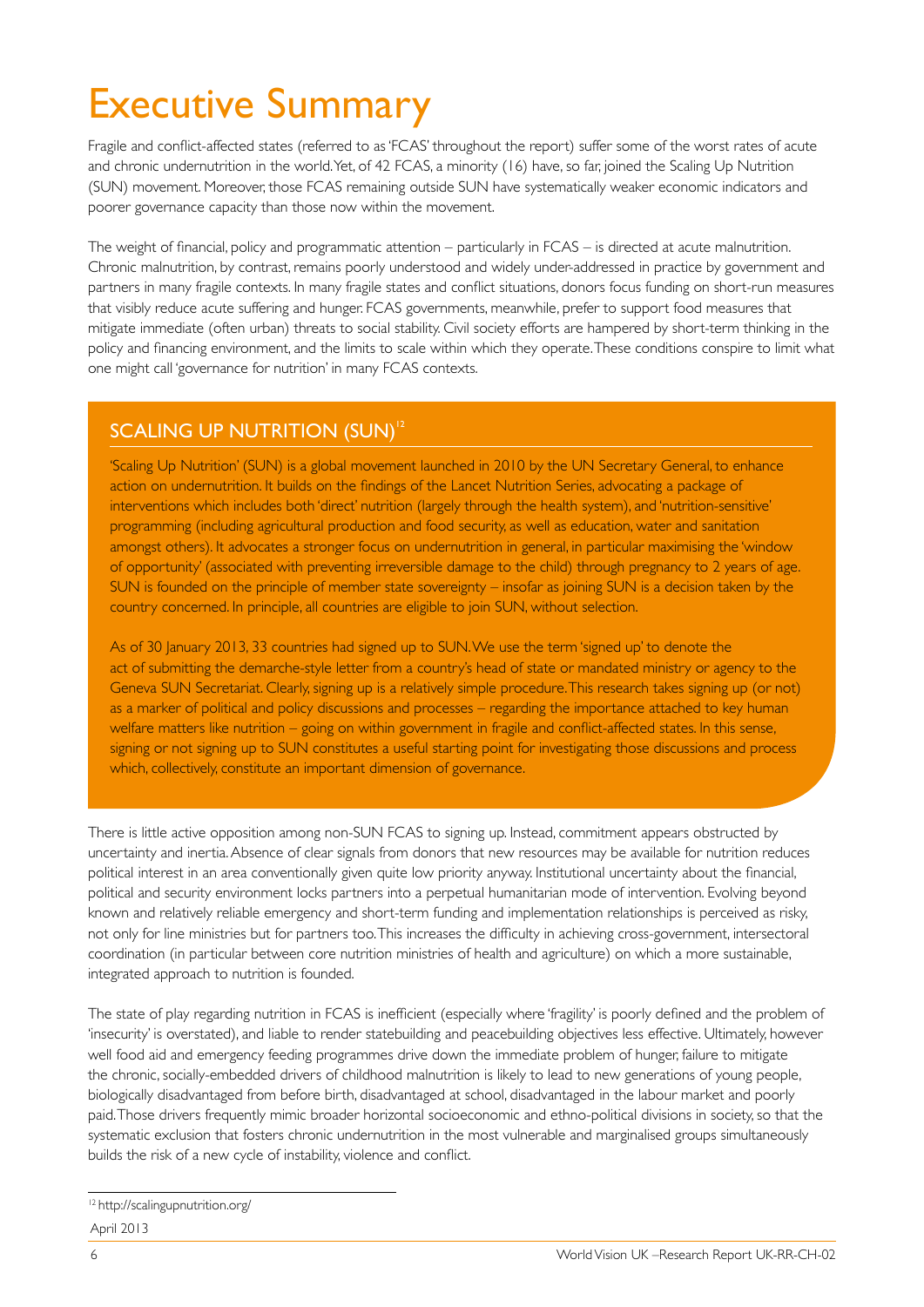

Using quantitative analysis covering 42 SUN and non-SUN FCAS, and qualitative field-based country case studies,<sup>13</sup> this research project aims to answer three central questions:

- How is SUN working in fragile and conflict-affected countries?
- What are the factors that appear to support or obstruct FCAS engagement with SUN?
- What may be needed to strengthen FCAS engagement with SUN and with undernutrition more generally?

The research does not evaluate the impact of joining SUN – that remains to be done in years to come. But it starts from the premise that the approach and package of interventions promoted by SUN are derived from best available evidence, and that it is political commitment and institutional capacity that determine progress.

The research was designed to understand SUN and the problem of nutrition in the context of state fragility and conflict. It quickly became apparent, however, that how FCAS governments respond to the problem of undernutrition and the SUN agenda offers an insight into how governance works in such countries, when confronted with a particular problem and corresponding opportunity.

In particular it highlights some of the tensions generated by nutrition, within government and with partners, over the appropriate balance between humanitarian and development modes of analysis and action. It highlights the distinct variation in government functionality and the nature of insecurity within the FCAS category, encouraging a closer look at what we mean by fragility and how far the category should be allowed to determine overarching policy in such environments. And it highlights the political and policy struggles in many FCAS over prioritising productive sector spending (such as health and agriculture) under heavy competition from dominant security and macroeconomic policy agendas.

Recommendations are directed first and foremost at donors, but include action that can – and should – be taken complementarily by other partners working on nutrition in FCAS. The central propositions – increasing the resource incentive to take action on undernutrition, and constructing resource mechanisms that encourage government ownership and cross-sectoral working – are closely interconnected.

The overarching observation is that undernutrition in FCAS continues to be seen, fundamentally, as a problem of acute malnutrition, whose solution lies in an increase in the provision of food. If SUN is, truly, endorsed within the international community as a better approach, donors and technical agencies partnering with government in FCAS should be more consistent in adopting and promoting the SUN model of integrated action on nutrition – action which addresses both acute and chronic undernutrition, by incorporating interdependent interventions in health, food security and agriculture.

<sup>&</sup>lt;sup>13</sup> These case studies – for Sierra Leone, DR Congo and Afghanistan, with additional analysis of Yemen and Pakistan – are made available in the full research report, from May 2013.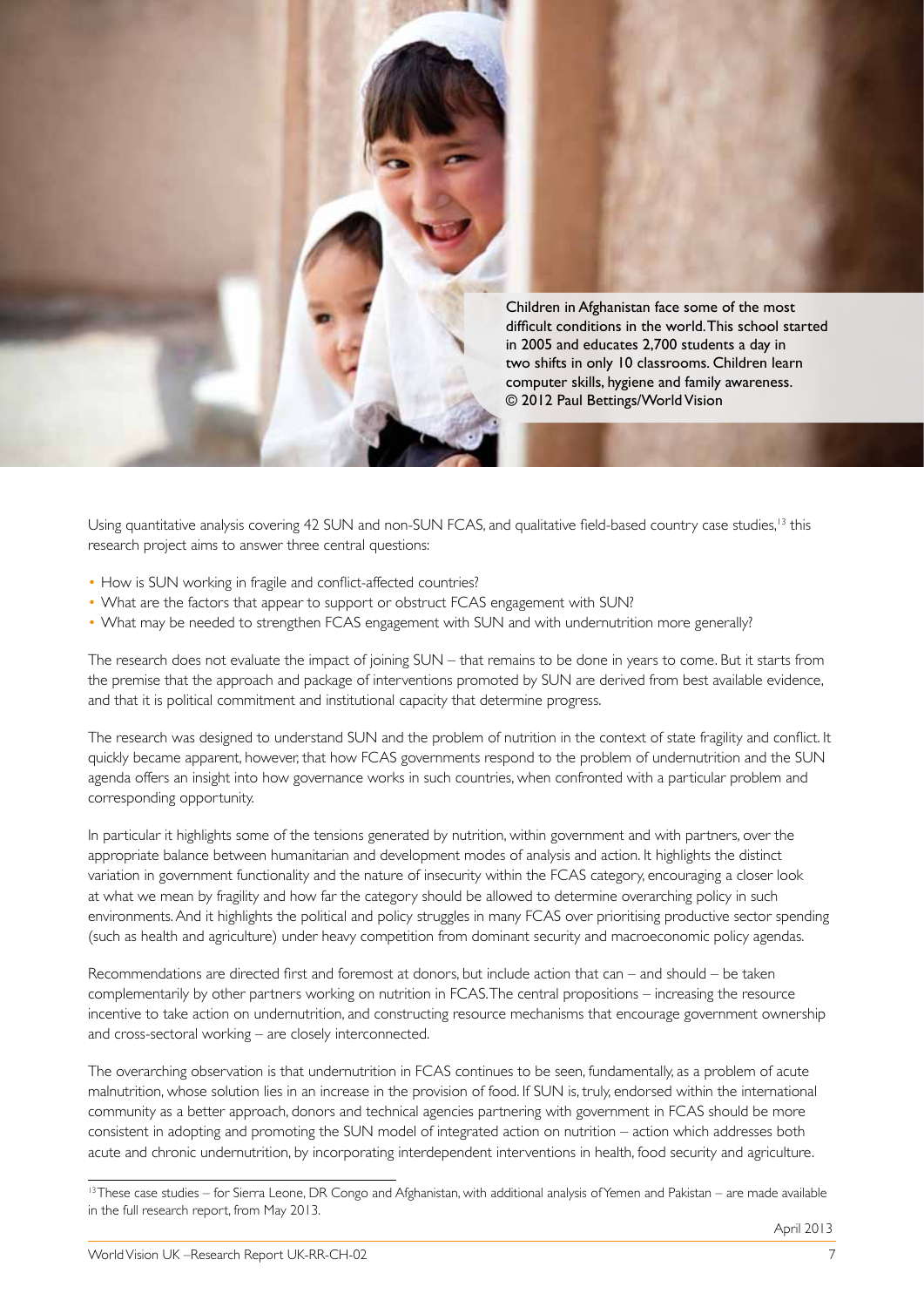- 1a There is major variation in awareness and understanding of SUN between FCAS
- 1b Prevalence of undernutrition does not drive government action in FCAS
- 2 FCAS with poor economic indicators are less likely to join SUN. Weak confidence in additional resources dilutes political interest in/ commitment to the nutrition agenda

3 FCAS with weaker governance are less likely to join SUN. Emphasis on sector-specific humanitarian treatment of mainly acute undernutrition inhibits intersectoral and interministerial incentives to collaborate

Prevailing insecurity in an FCAS does not preclude effective government. Partners should proactively seek ways to build government and governance from early stages of intervention even in conditions of instability and ongoing conflict

#### **Finding Recommendation**

- 1.1 SUN should secure more coherent endorsement of its model with strategic donor and UN partners
- 1.2 Donors and partners should promote the SUN model more strongly and consistently throughout FCAS
- 1.3 Donors and partners should agree additional stimulus for FCAS to adopt SUN model (whether or not joining SUN)
- 2.1 Donors should collectively signal new funding for integrated nutrition in FCAS
- 2.2 Donors should design an appropriate mix of mechanisms by which to provide new nutrition resources and support, to build government ownership and governance capacity (including, inter alia, general budget support, pooled funding, programme support, and pragmatic technical support to ministries)
- 2.3 Donors, UN agencies and NGOs should use their networks to promote nutrition as a core strategy in FCAS with multiple dividends in peacebuilding and long-term conflict risk reduction, economic recovery (livelihood security) and economic development (productivity and growth)
- 3.1 Donors, UN agencies and NGOs should promote nutrition as a strategy for economic development, institutionally endorsed by the relevant finance ministry with power to broker coordination of line ministries, with emphasis on building the bilateral relationship between health and agriculture
- 3.2 Partners should support domestic non-state actors (CSOs, business) to lobby for nutrition investment, emphasising accountability (governance) and efficiency (growth)
- 4.1 Partners should identify and invest in key areas which support SUN viability, fitted to FCAS country context, including e.g. role of agriculture in peacebuilding; political commitment to equitable basic healthcare; presence of REACH or similar technical alignment mechanism; quality of public finance management; sympathy of finance institutions to nutrition agenda etc. in order to build national capacity to lead nutrition strategy
- 4.2 Partners should establish a long-term strategy coordination mechanism from the earliest phase of intervention in FCAS, separate from emergency fora
- 4.3 Operational partners (UN and I/NGOs) should design and lobby for longer-term integrated nutrition projects, with government and donors in FCAS, as part of a combined short/long-term post-conflict strategy

April 2013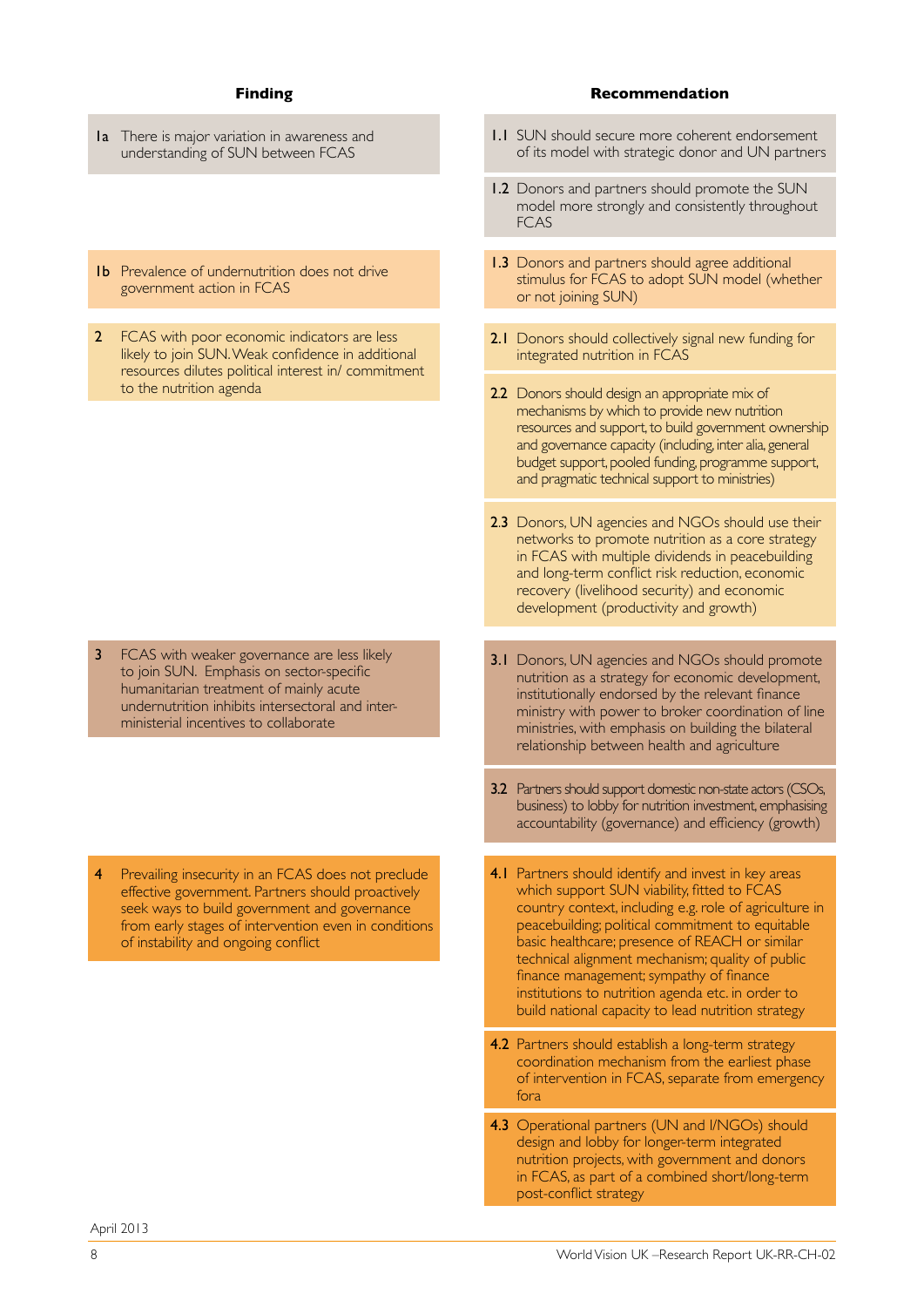# Key findings

The main body of this report presents, in summary form, the principal findings of the research.

### Finding 1: Prevalence of Undernutrition does not Predict Accession to SUN

There was no statistical correlation between the level of undernutrition in a population and the likelihood of its government signing up to SUN (graph 1).

This is not necessarily a surprising finding in and of itself. After all, although FCAS have relatively high rates of malnutrition, their responsiveness and accountability to popular issues are stereotypically classed as weak. While one might hope that population rates of wasting above 20% and stunting as high as 60% would galvanise urgent priority within government, the evidence here suggests that the numbers do not, on their own, drive political or policy response in FCAS. Add to this the finding that civil society and public activism does not appear to influence FCAS chances of joining SUN, and the viability of relying on domestic forces within FCAS countries to drive



Graph 1: Prevalence of Stunting (moderate & severe) in SUN and non-SUN FCAS<sup>14</sup>

SUN accession – or indeed better action on nutrition – becomes doubtful.<sup>15</sup>

SUN is founded in the principle of being a country-led movement.<sup>16</sup> The problem is that according to this finding, in the absence of additional (probably external) encouragement, some FCAS are likely to remain outside SUN at least for a foreseeable period. This could be viewed as an unfortunate but acceptable outcome. The danger is that SUN then becomes, albeit unintentionally, part of a process of backing winners, with some better-performing FCAS taking on the SUN agenda, and others not. Assuming that SUN is effective, this then leads to a rise in nutritional inequity, as the SUN countries improve and non-SUN FCAS stagnate or fall behind.

In any case, country case studies show donors and external agencies taking an extremely active role with government on SUN in some instances, suggesting that external influence is not only acceptable but instrumental.<sup>17</sup> The issue is not the validity of external influence, but the fact that the level of partner activism on SUN varies dramatically from one FCAS country to another. Yemen and Sierra Leone received both high-level political encouragement from donor countries, and

<sup>&</sup>lt;sup>14</sup> The descending lines indicate rates by country between SUN and non-SUN FCAS. When we added non-FCAS SUN signatories to the graph, as a control comparison for the SUN/non-SUN analysis, we found that, although they had marginally lower rates of undernutrition, all three country groups were broadly similar.

<sup>&</sup>lt;sup>15</sup> The relationship between civil society activism and FCAS governments' likelihood of joining SUN is probably more complex than this suggests. The indicators used are not necessarily the best ones, though they are the ones most consistently available. Further research would be useful, not least since analysis of other global movements (for example access to antiretrovirals and humanitarian disarmament) shows the substantial potential benefits of well-coordinated civil society support. International and domestic civil society in FCAS may be more heavily engaged in emergency projects, limiting capacity and political space to push governments in the broader domain of policy advocacy.

<sup>16</sup> Dr David Nabarro, the Secretary General's Special Representative on Food and Nutrition Security and SUN Secretariat Coordinator clearly states that SUN is non-selective. In itself, this seems the right position to take, both because a global movement encounters identity problems when it becomes exclusive, and because donors' use of 'good governance' selectivity among FCAS has created some extraordinarily counter-rational policy positions with deeply unfortunate effects (see, e.g. McGillivray, 2006). However, this research argues that more proactive support from partners does not necessarily compromise the country-led ideal.

<sup>&</sup>lt;sup>17</sup> The principle of state sovereignty and of 'country-led' processes like SUN does not demand a hands-off approach. Indeed, partners sometimes use arm's length intergovernmental propriety to camouflage political squeamishness. The idea that donors and technical agencies (let alone a globalising private sector) do not exercise major influence on government thinking in FCAS is nonsensical. The key is not to try avoiding influence, but to ensure that influence is positive with regard to accepted norms (such as the desirability of reducing global hunger) and workable with regard to an adequate understanding of context.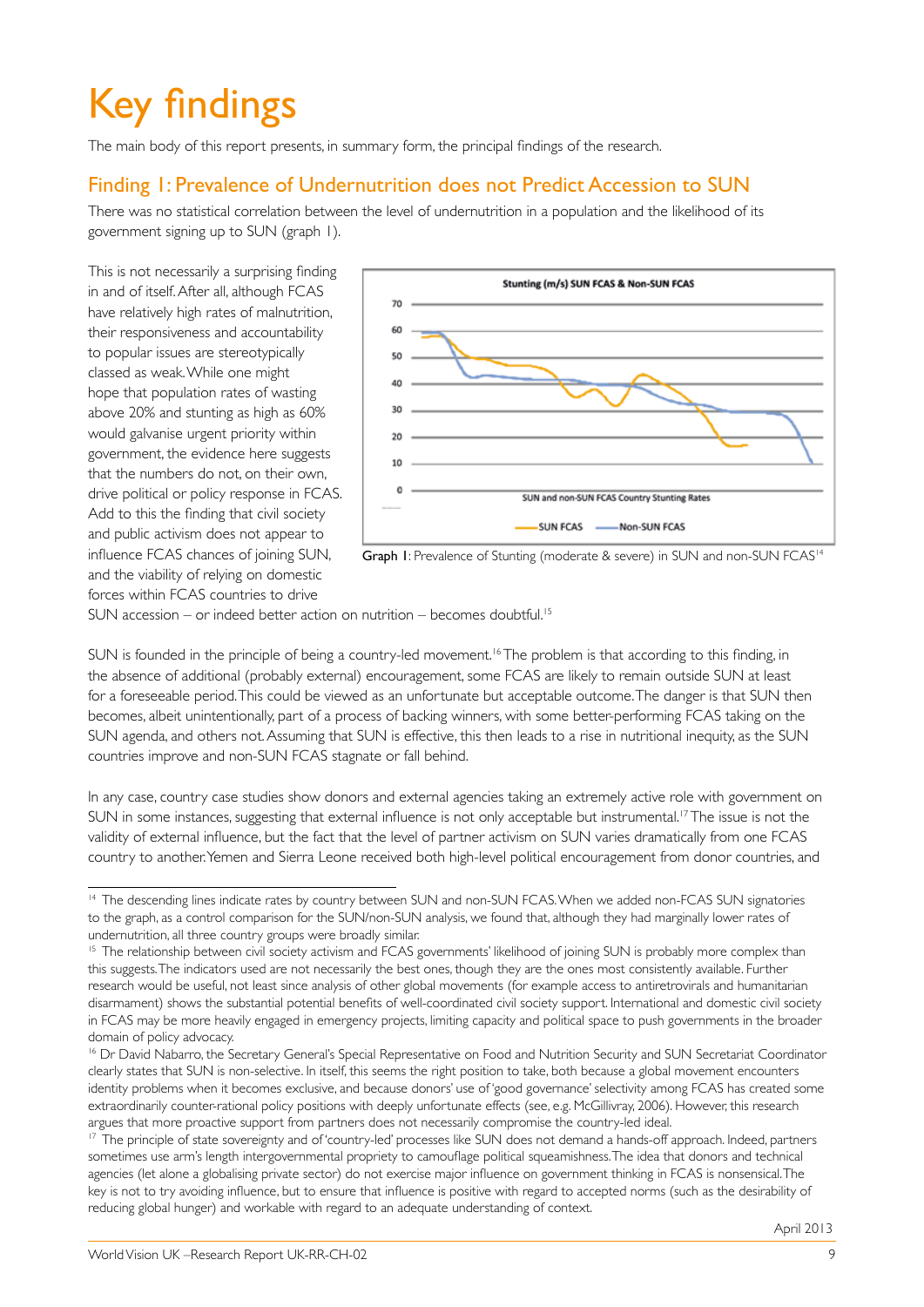Baby Safia is checked with a MUAC band at a World Vision nutrition project, just outside Herat, Afghanistan. ©2012 Chris Weeks/World Vision

highly-aligned technical support across the major UN agencies. Pakistan has received considerable encouragement, though with less clear outcomes given the current governmental gap in Islamabad. By contrast, promotion and awareness of SUN in both DR Congo and Afghanistan were negligible and in some quarters noticeably ambivalent. It would be helpful to understand these differences since, whilst they may reflect legitimate policy on the part, for example, of donors, they may also reflect a new version of familiar preferential behaviour towards some FCAS to the exclusion of others.<sup>18</sup>

It is undoubtedly the case that, in some places, a combination of genuinely humane (or at least economically enlightened) government and powerfully-articulated public demand will result in a kind of home-grown nutrition movement.<sup>19</sup> But the implication of this finding is that other FCAS are going to need additional stimulus to take action.<sup>20</sup> In the long-run, such stimulus should involve building public awareness of nutrition and civil society organisation around the issue (the policy demand-side). But in the near-term, the finding suggests that stimulus should be applied to government itself (the policy supply-side), in particular in the areas of resource mobilisation and institutional coordination.

Across the country case studies, there was virtually no evidence of active opposition to the SUN movement.<sup>21</sup> What we see, rather than opposition, is uncertainty and inertia – partly political, partly institutional.<sup>22</sup> Stimulus – implicitly provided in part by actors external to government – does not necessarily undermine country leadership. Government – particularly in FCAS – embodies political and sectoral contests among elites, factions and ministerial institutions. Nutrition is an aetiologically, programmatically, financially and hence politically complex field of policy and planning. Stimulating technical understanding and political commitment, and supporting institutional arbitrage among key actors, can be a valuable and legitimate element of relations between the international community, country partners, and government. More broadly, actively promoting government ownership and capacity to govern in critical areas of social policy and programming should be a clearer and stronger part of partners' strategy in supporting FCAS conflict resolution and recovery.

The quantitative analysis and country case studies point to two areas in which additional stimulus to government should be directed: first, clearer signals (primarily from donors) regarding availability of resources to support SUN implementation in specially challenging FCAS conditions; second, stronger support to government in FCAS in ways that foster ownership of and capacity to lead an integrated nutrition agenda, as envisaged by the SUN movement (whether or not they subsequently decide to join SUN).

<sup>18</sup> See, e.g. OECD, 2011. Aid allocations – and donor engagement – across FCAS continue to reflect geopolitical interests rather than proportional response to objective need.

<sup>&</sup>lt;sup>19</sup> Many of the current FCAS SUN signatories would probably be described as being 'high-performing' in the FCAS category.

<sup>20 &#</sup>x27;Stimulus' here does not refer to the kind of predominantly fiscal manoeuvres seen in high-income countries.

<sup>&</sup>lt;sup>21</sup> Possibly Pakistan, where sovereignty issues may have inspired opposition to what is perceived as unwarranted intrusion.

<sup>&</sup>lt;sup>22</sup> Lack of leadership in and ownership of a national nutrition agenda can be major barriers to government engagement.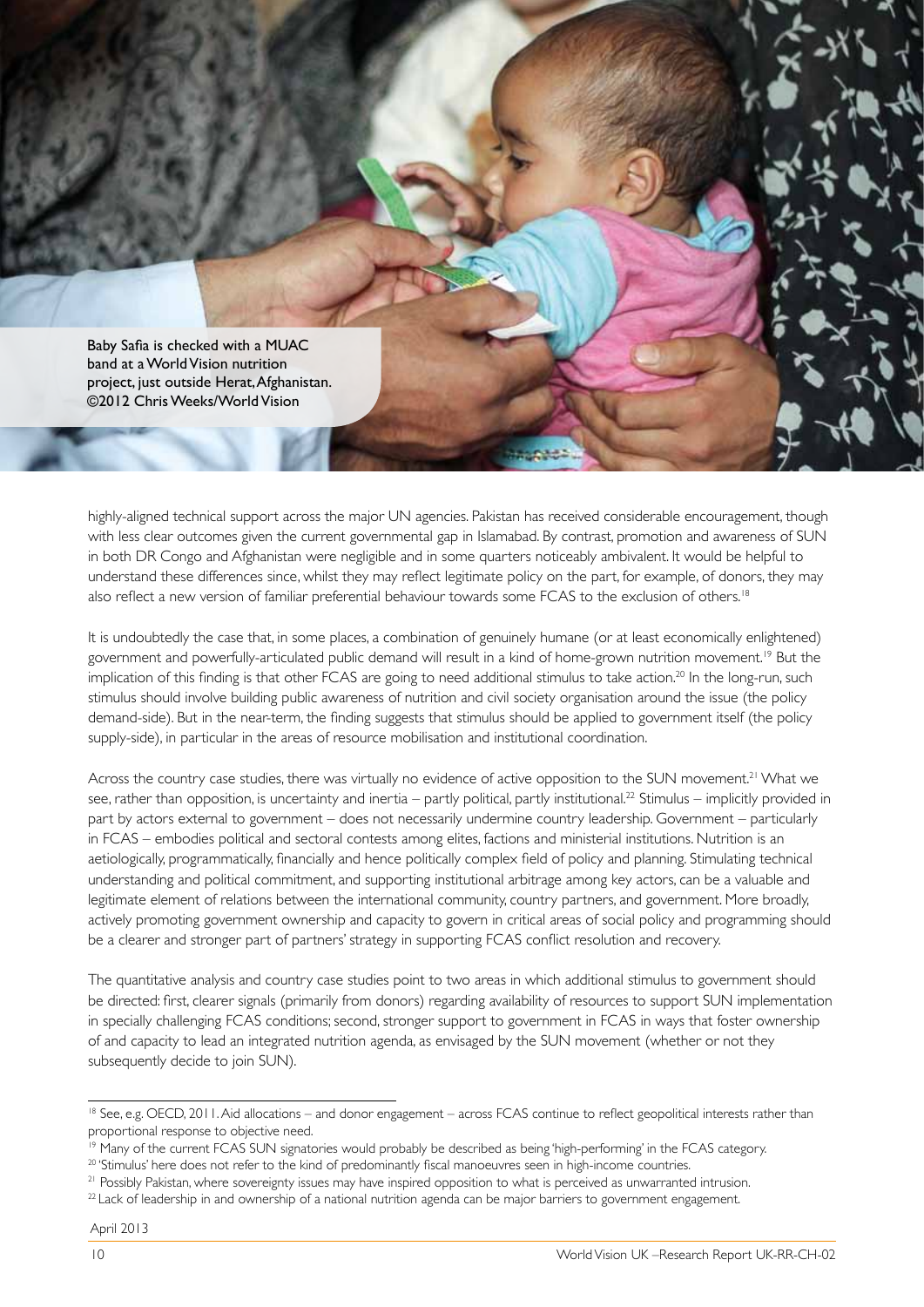### Finding 2: Better Economic Conditions Significantly Improve Likelihood of FCAS Accession to SUN

The quality of economic performance predicts the likelihood of a FCAS government signing up to SUN. Long-run positive trend in GDP growth improves the chances, while higher debt-to-GDP ratio strongly reduces them (graph 2). This finding, again, is intuitive. Where FCAS governments are struggling to protect fiscal space for perceived national priorities (amongst which nutrition is often relatively low), greater scarcity of resources will weaken attention to concerns classed as lesser.

In the absence of economic confidence domestically, availability of donor support is likely to have a significant influence over both the prioritisation of nutrition and the credibility of national nutrition strategies and plans. Support can take various forms, from general budget support, through pooled funding or programme support, to technical assistance. Finding the right composition of resources and support can help shape



Graph 2: Debt-GDP ratio, GDP growth rate, and inflation in SUN and non-SUN FCAS

incentives for government to take greater ownership of the issue, but will likely need to be context-specific in design.

In the main, government institutions were unable to see any clear signals regarding the likelihood of new funding following on from accession to SUN.23 Major donors – including those leading on nutrition in some countries – have so far been notably non-committal with regard to new commitments. Even in Sierra Leone, where government has gone beyond accession to inter-ministerial budgeting and planning, major donors on nutrition do not expect their own agencies to produce new SUN-specific support.

### "Other donors are not so interested in nutrition here"

Donor, Sierra Leone

Rather, the dominant donor view appears to be that SUN accession creates a 'brand' (marking a government out as actively engaged with the problem of undernutrition), on the basis of which future requests for support may be treated with special consideration. The expected sequence is that FCAS governments join SUN, and associated new domestic resources to undernutrition then crowd in donor support. This 'articulated' approach to resource mobilisation will not necessarily appeal to some FCAS governments – especially those who believe that the problem is mainly acute malnutrition; that acute malnutrition is already covered by humanitarian agencies; and that government priorities, in any case, lie more centrally in re-establishing security and engendering macroeconomic reform.

Moreover, from a FCAS government perspective, there are good reasons to view sceptically a donor promise of 'jam tomorrow'. Donors are tightening their belts in the aftermath of the global downturn. Commitments to UN Resolution 2121 of 0.7% GNI in Official Development Assistance (ODA) are being reconsidered (and even where the commitment is honoured, contraction in OECD economies will mean a reduction in what the percentage actually entails).<sup>24</sup>

Donor commitments have rarely, as a rule, equalled what they give. Aid to fragile and conflict-affected countries has been especially uneven and volatile for decades.25 That situation is given an additional layer of complexity as major donors seek to revisit existing rules on ODA for military, defence and security spending.<sup>26</sup> Whilst this report recognises the legitimate concern

April 2013

<sup>&</sup>lt;sup>23</sup> The principle of state sovereignty and of 'country-led' processes like SUN does not demand a hands-off approach. Indeed, partners sometiFrom a strategic point of view, the secretariat suggests that SUN is not designed to be a new financing mechanism [personal communication, SUN Secretariat, 8 March 2013]. That said, the SUN Strategy, 2012-15 acknowledges that: 'the success of SUN will depend on the preparedness of countries and donors to provide the necessary financial resources'.

<sup>&</sup>lt;sup>24</sup> UK aid, for example, was expected to be 4-5% lower than forecast prior to the period of recession (OECD, 2010).

<sup>&</sup>lt;sup>25</sup> See, e.g. OECD, 2011; McGillivray, 2006. Volatility is estimated to reduce the value of aid by up to 15%.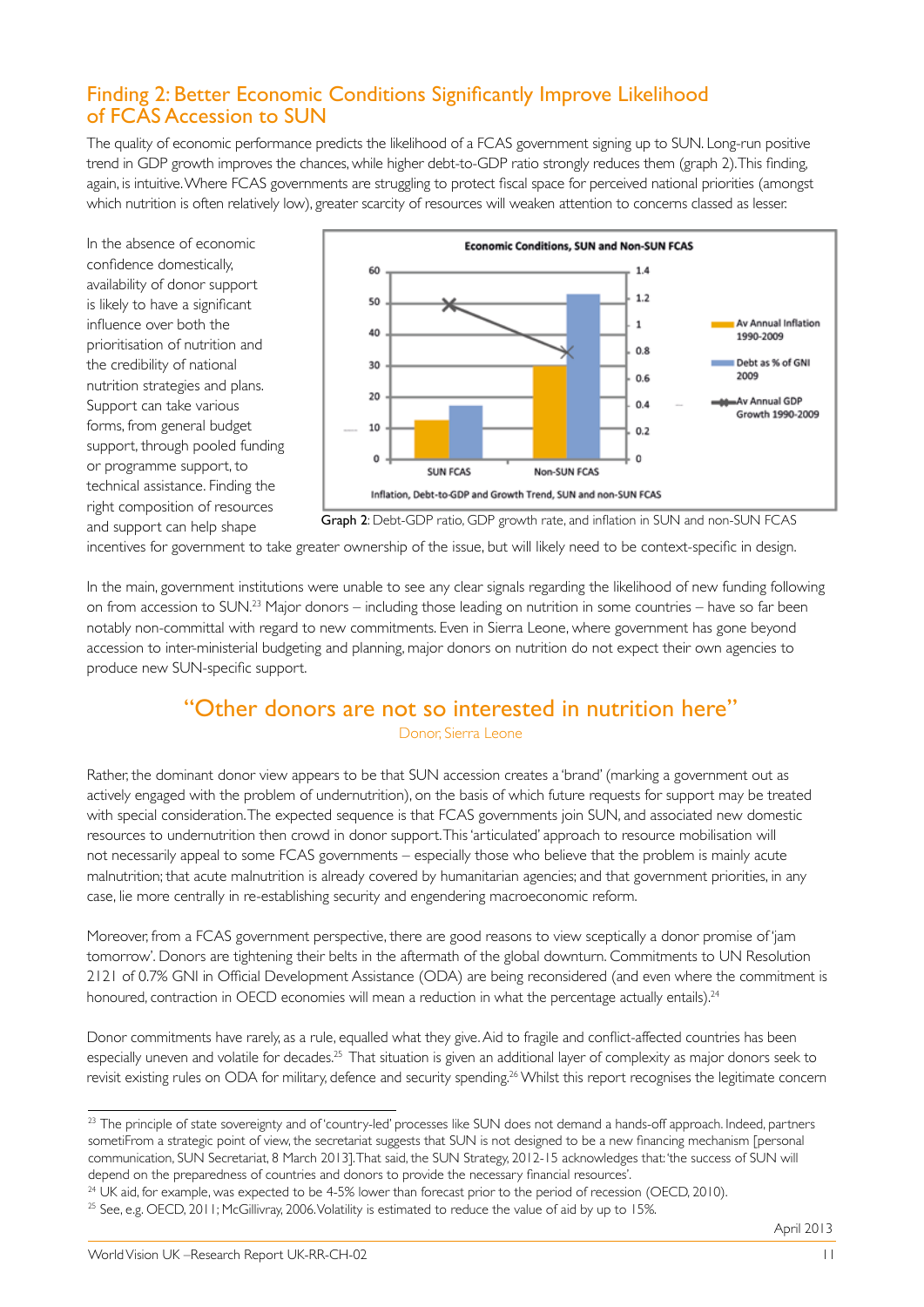for security in FCAS contexts, it suggests that investments (including aid and FCAS governments' own spending) should demonstrate a balanced approach to spending on security relative to spending on basic services as complementary elements of conflict resolution and peacebuilding. Over time, as active conflict declines, partners in FCAS countries should expect to see a shift in the ratio of government spending on defence and basic services in favour of the latter, and to plan for this from the early post-conflict period onwards.<sup>27</sup>

Although some donors have enhanced aid to fragile states and regions in recent years, reduction in access to ODA is expected in many FCAS. In Afghanistan, for example, USAID projects a very substantial fall in country allocation from 2014 on with the draw-down of military presence.<sup>28</sup> After 2009, African FCAS were predicted a real-terms decline of USD\$368m in aid receipts.<sup>29</sup> It is estimated that over half (58%) of the expected downturn in aid will fall on FCAS countries, with countries of lesser geopolitical interest falling further behind in terms of donor attention.<sup>30</sup> At the same time, FCAS countries will see domestic resources deteriorate sharply.<sup>31</sup> In these circumstances, governments operating under heightened stress are unlikely to view potentially costly but unsupported commitments to areas like nutrition as a good deal. That makes the viability of SUN in FCAS less certain, without significant change in the resource environment.

Uncertainty over future resources not only reduces political engagement. It increases the disincentive for individual institutions and ministries to engage in the longer-term, intersectoral mode of working that SUN envisages. In a climate of political and financial uncertainty, ministries are less likely to risk income and institutional capital on unproven and politically complex intergovernmental collaborations. Instead, they show a distinct preference for fortifying existing, reliable, even if short-term and sectorally-confined humanitarian funding relationships. Weakness in cross-government coordination is noted as one of the most significant obstacles to SUN in country case studies.

29 OECD, 2010.

30 OECD, 2011.

<sup>26</sup> Reuters, February 13, 2013 http://uk.reuters.com/article/2013/02/21/uk-britain-economy-budget-idUKBRE91K00G20130221. The UK is by no means alone in this thinking. The US, the Netherlands and Germany are among major OECD donor countries producing similar ODA policy positions (OECD, 2010; Camack et al., 2006; Macrae & Harmer, 2004). For further discussion of this, see Finding 4, p.20, below.

<sup>&</sup>lt;sup>27</sup> In many FCAS contexts, spending on defence and security remains relatively high, often outstripping spending on basic services. Non-SUN FCAS spend a larger amount on defence and security, relative to basic services, than SUN FCAS. This either indicates that SUN FCAS governments feel more confident in their chances of avoiding return to conflict (and hence the need for larger defence budgets) or that, notwithstanding those concerns, they view basic services as, in themselves, a legitimate area of expenditure in the peace- and statebuilding process.

<sup>&</sup>lt;sup>28</sup> One estimate was a reduction of up to 80% of current aid over the next 2-3 years. Contrast this with planning for a US-Afghanistan strategic partnership from 2014 to 2024 which forecasts allocations of USD\$82 billion to military assistance for the country, and USD\$9.7 billion for 'economic development' annually in the period from 2013 to 2017 (Katzman, 2013).

<sup>&</sup>lt;sup>31</sup> IMF, 2009 in Bekrania et al., 2009. African economies are expected to see national growth fall from 5% to 1.7% as a result of the global crisis, though more recent data suggest some areas of recovery in the region.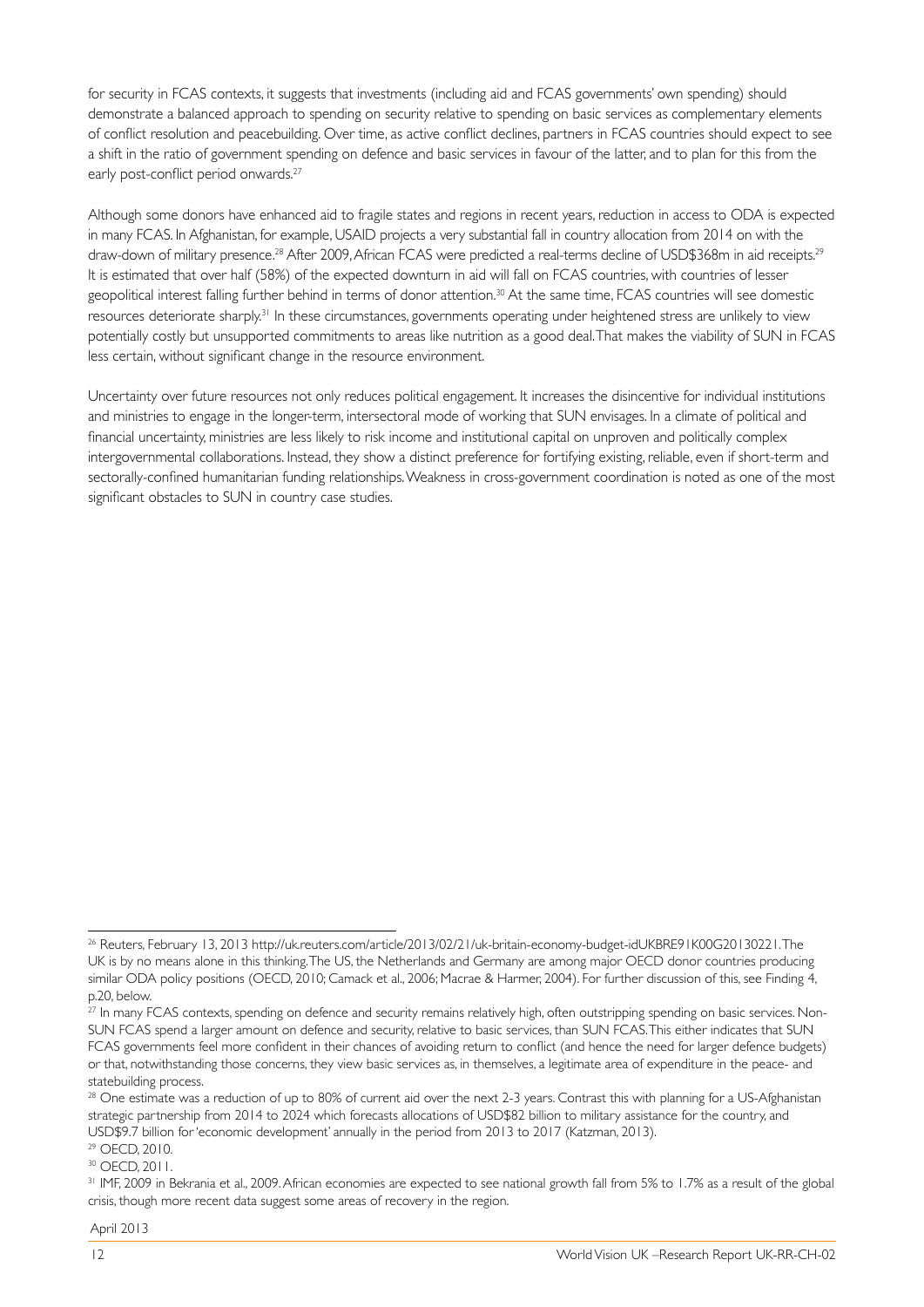A mother feeds her undernourished child in a health centre in eastern Democratic Republic of Congo. © 2012 Sylvia Nabanoba/World Vision

W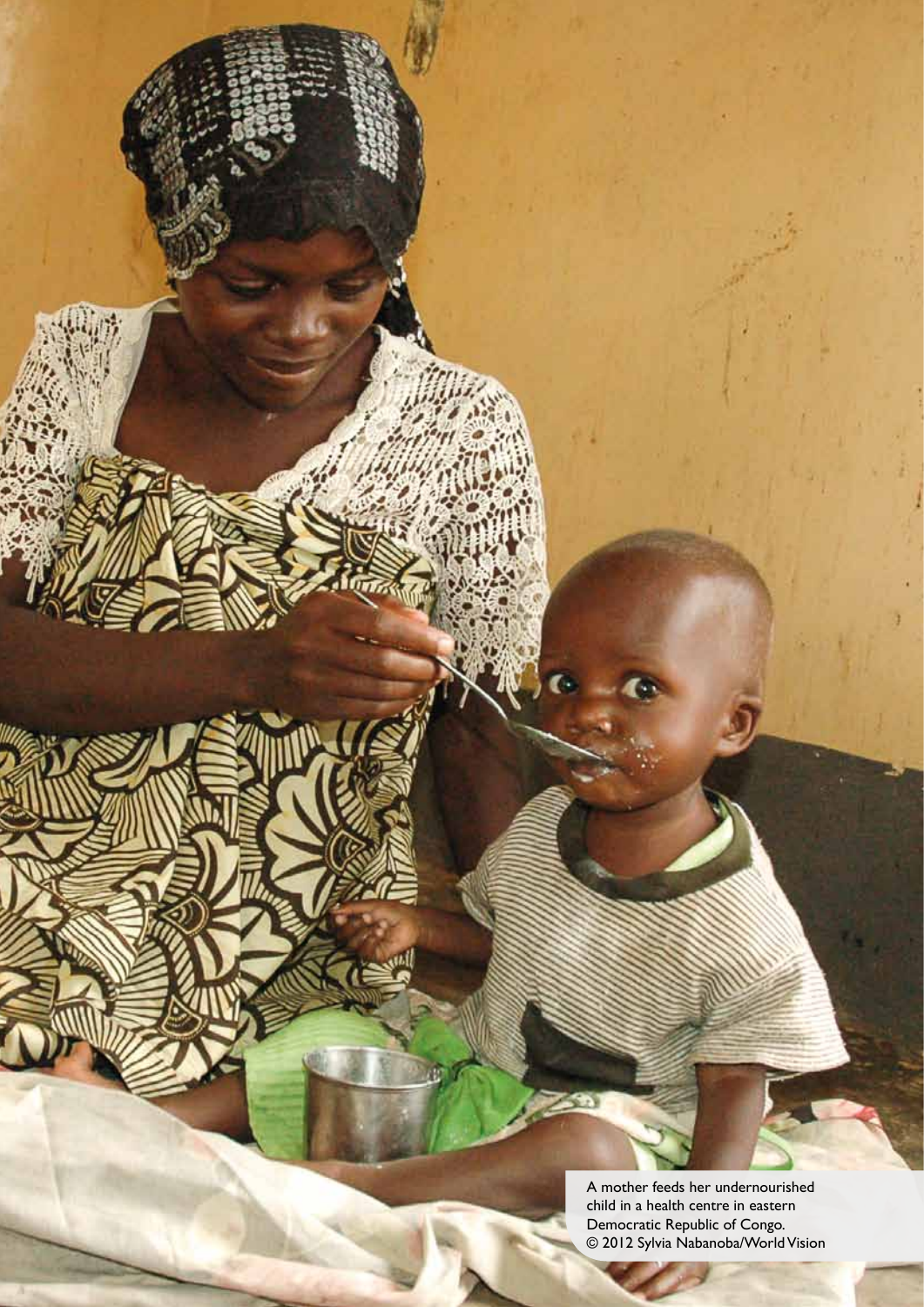#### Finding 3: Governance is the most powerful predictor of accession to SUN

Governance is, by several powers of magnitude, the most statistically significant predictor of FCAS countries joining SUN (graph 3)<sup>32</sup> SUN FCAS (red) score systematically higher than non-SUN FCAS (blue) on the Country Policy and Institutional Analysis (CPIA) index used by the World Bank.<sup>33</sup>



Graph 3: Average CPIA Score, SUN and non-SUN FCAS, 2011<sup>34</sup>

Yet, in spite of international commitments (in particular those around harmonisation and support to country-led systems and processes embodied in Paris, Accra and Busan), supporting governance in FCAS continues to be a challenge.<sup>35</sup> Governance programmes frequently focus on centralised state legitimacy processes (such as elections, public finance management and corruption) and somewhat scatter-gun support to promoting

civil society activism. There is often considerably less attention to governance as the extension of state through local systems and services at the periphery. While funding can be channelled through government via sector ministries, the policy priorities for how money is spent are still very often guided by donors' preferences rather than the priorities of government. Emphasis on programmes and projects suggests tactical use of deployable (often non-state) actors more than systemic investment in government as a core actor the whose visibility throughout the national space is understood to be axiomatic to the state-society compact.<sup>36</sup>

### "Aid for nutrition does not follow Busan principles"

Government, DR Congo

The proportion of aid provided as 'General Budget Support' (GBS)<sup>37</sup> can be used as a proxy for donor confidence in and commitment to recipient government leadership and governance capacity. Across FCAS, the GBS proportion hovers between 2 and 4%. In 2011, 0.28% of Afghanistan's and 2.6% of DR Congo's aid was delivered as GBS (none of it provided by bilateral donors). In Sierra Leone, a healthier 12% of total aid was received as GBS, 72% of which came from bilateral agencies.<sup>38</sup> Whilst one might hope to see a modest upward trend in the volume of GBS (as donor confidence builds), between 2007 and 2011, the GBS trajectory for many FCAS countries was volatile and unpredictable. To be clear, GBS is not the only mode of resource support donors can consider to strengthen nutrition action in FCAS (especially where

<sup>&</sup>lt;sup>32</sup> 'Governance' is measured, in the first instance, using the World Bank's CPIA dataset.

<sup>&</sup>lt;sup>33</sup> The y axis indicates average CPIA score by country; SUN and non-SUN states are arranged as two groups along the x axis. <sup>34</sup> Interestingly, the pattern of the graph holds steady when we add in non-fragile SUN signatories. Non-fragile SUN countries score

much the same as fragile SUN countries. This appears to suggest that the definition of 'fragility' is somewhat unstable, used differently by different classifying institutions, principally donors. That opens the way for political distortion of what is meant by fragility, and to whom it is applied. That should worry donors and recipient countries alike.

<sup>&</sup>lt;sup>35</sup> See Macrae & Harmer, 2006: 'Perhaps one of the most significant shifts emerging [...] in situations of protracted crisis is the increased interest in engaging with populations, if need be circumventing the state to deliver assistance'.

<sup>&</sup>lt;sup>36</sup> The Busan Principles (article 19) commit partners to use 'country systems' wherever possible, to be transparent in cases where it is decided it is not, and to engage with government counterparts in such instances, to establish what would be required to move to country systems use. SUN and Busan are identical with regard to support for country-led process, and by implication, prioritising government capacity and governance. It is surprising therefore that, as of February 2013, only 3 FCAS countries were signatories of both movements.

<sup>37</sup> GBS is unearmarked finance that flows from donor to national treasury and from there to national priority allocations without necessary allocation-specific reporting obligations.

<sup>38</sup> The intention here is not to argue that there is a systematic difference in proportion of aid given as GBS between SUN and non-SUN FCAS. While we note that Kenya (9.3%), Rwanda (8.2%) and Burundi (5%) are all signatories, we also note that Uganda (SUN) received just over 2% of aid as GBS in 2011, 100% of which came from bilateral donors, while Liberia (non-SUN) received 1.6%, none from bilaterals. For Pakistan (non-SUN) and Yemen (SUN), in 2011, no aid falls under GBS. April 2013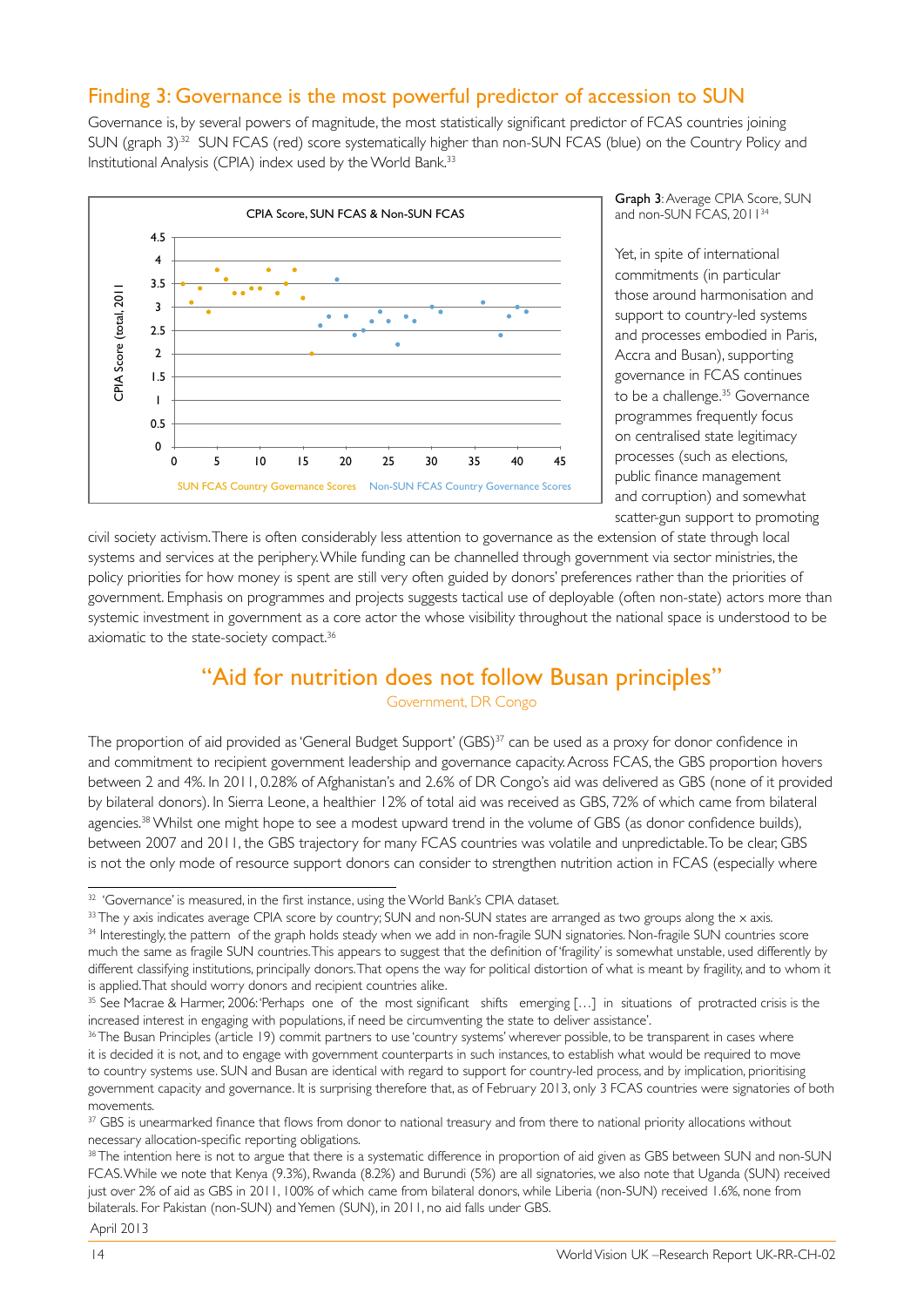there are legitimate concerns over accountability). Programme-level finance, as well as pooled funds and pragmatic technical support can all form part of a mix that aims to increase government ownership. The key is that the countryspecific mix demonstrates more convincingly that donors want to work through, and so strengthen, government in FCAS.

Uncertainty about FCAS governance and the viability of working with or through FCAS government extends into the nutrition agenda too. In 2008, the Lancet Nutrition Series (LNS) noted that: 'maintaining effective national and sub-national nutrition programmes in contexts of political instability or, worse, open conflict, is seen as a major challenge in qualitative studies supporting the SUN movement'. Similarly, in contexts of 'natural disaster or conflict', it is suggested that the 'international nutrition system' may adopt a direct service provision role, circumventing government which is assumed to be incapacitated or uncooperative. More recently, in its 2010 strategy paper, SUN acknowledges that 'In many, but by no means all, [situations of state fragility] it is not feasible to develop or implement country-owned strategies'.39

### "We are starting to work more closely with government, but we don't have a clear plan."

UN, Afghanistan

This finding suggests that the approach to nutrition that SUN envisages requires greater engagement with FCAS governments and governance. Governance, however, is a notoriously overused term, often poorly defined or applied in vague generalisations. In order to understand in more detail what aspects of governance distinguish non-SUN from SUN FCAS, we broke down their overall CPIA scores into 16 sub-categories of performance, comparing sub-category averages between the two groups. We found that the most significant differences in governance performance between SUN and non-SUN FCAS lay in four areas:<sup>40</sup> 'fiscal policy', 'business regulatory environment', 'equity of public resource use', and 'social protection and labour'. Of these, three – fiscal policy, equity of public resource use, and social protection and labour  $-$  correspond strongly to observations from the country case studies.<sup>41</sup>

#### BUILDING INTRA-GOVERNMENT COORDINATION IS KEY TO NUTRITION AND GOVERNANCE IN FCAS

We know that bringing nutrition within the ambit of government priorities, and building genuine coordination between key nutrition-related ministries, is vital to SUN.<sup>42</sup> We also know that government institutions, in general as well as in the country case studies, find this kind of collective planning and responsibility extremely hard to achieve in practice, while partners are often reluctant to engage with sensitive intra-governmental policy and fiscal bargaining processes.<sup>43</sup> Low scores among non-SUN FCAS in the area of 'fiscal policy' point to difficulties within these governments in negotiating shared priorities, including for nutrition.<sup>44</sup>

A basic barrier to intersectoral coordination is the absence of a clear, shared concept of the problem.<sup>45</sup> SUN envisages what might be called an 'integrated nutrition model', acting on both acute and chronic malnutrition through a combination of health and non-health interventions. In many FCAS however, as noted earlier, acute malnutrition and its treatment are seen as the priority.<sup>46</sup> Malnutrition programmes are run predominantly by or through humanitarian agencies, often working directly under donors and in most cases weakly supporting the development of national governance capacity. Although interventions such as Community Management of Acute Malnutrition (CMAM) are commonly rolled out through the

April 2013

<sup>39</sup> Bryce et al., 2008; Morris et al., 2008; SUN, 2010.

<sup>40</sup> Measured as sub-categories in which the differential between SUN and non-SUN FCAS average scores total or exceed 0.6. This is a somewhat arbitrary cut-off line, but constitutes 10% variance of the total available score in each area.

<sup>41 &#</sup>x27;Business regulatory environment' is the sub-category that was less clearly represented in the field. It is possible that this reflects a chance association, or that it reflects an association to do with FCAS governments' capacity to control commercial aspects of national nutrition policy, perhaps particularly to do with regulation of food fortification.

<sup>42</sup> FAO, 2012; SUN, 2012; Sarma, 2011; DFID, 2011; Levine & Chastre, 2011; Harper et al., 2010; Linnemayr et al., 2008; Black et al., 2008; Hunt, 2005; Zere & McIntyre, 2003; Webb & Lapping, 2002; Latham & Beaudry, 2001; de Onis et al., 2000; Delpeuch et al., 2000; Kikafunda et al., 1998; Bouvier et al., 1995; Mora et al., 1992.

<sup>43</sup> See, e.g., Lautze et al., 2012; Goodhand & Sedra, 2010; DESA, 2010. See, also, the Secure Livelihoods Research Consortium(SLRC) research programme of the Overseas Development Institute: 'Political and governance constraints to policy implementation are a critical piece of the puzzle' in the performance of public services. http://www.odi.org.uk/

<sup>44</sup> Whilst a core index of fiscal policy is debt-to-GDP ratio, a wider interpretation looks at the process of allocating public finance within and between productive sectors.

<sup>&</sup>lt;sup>45</sup> Exacerbated by a technical and policy language that can, at best, be described as opaque.

<sup>46</sup> Harper et al., 2010; SUN, 2010; Spiegel et al., 2010; Oniang'o, 2009; Bryce et al., 2008; Flores, 2004; Young, 1999.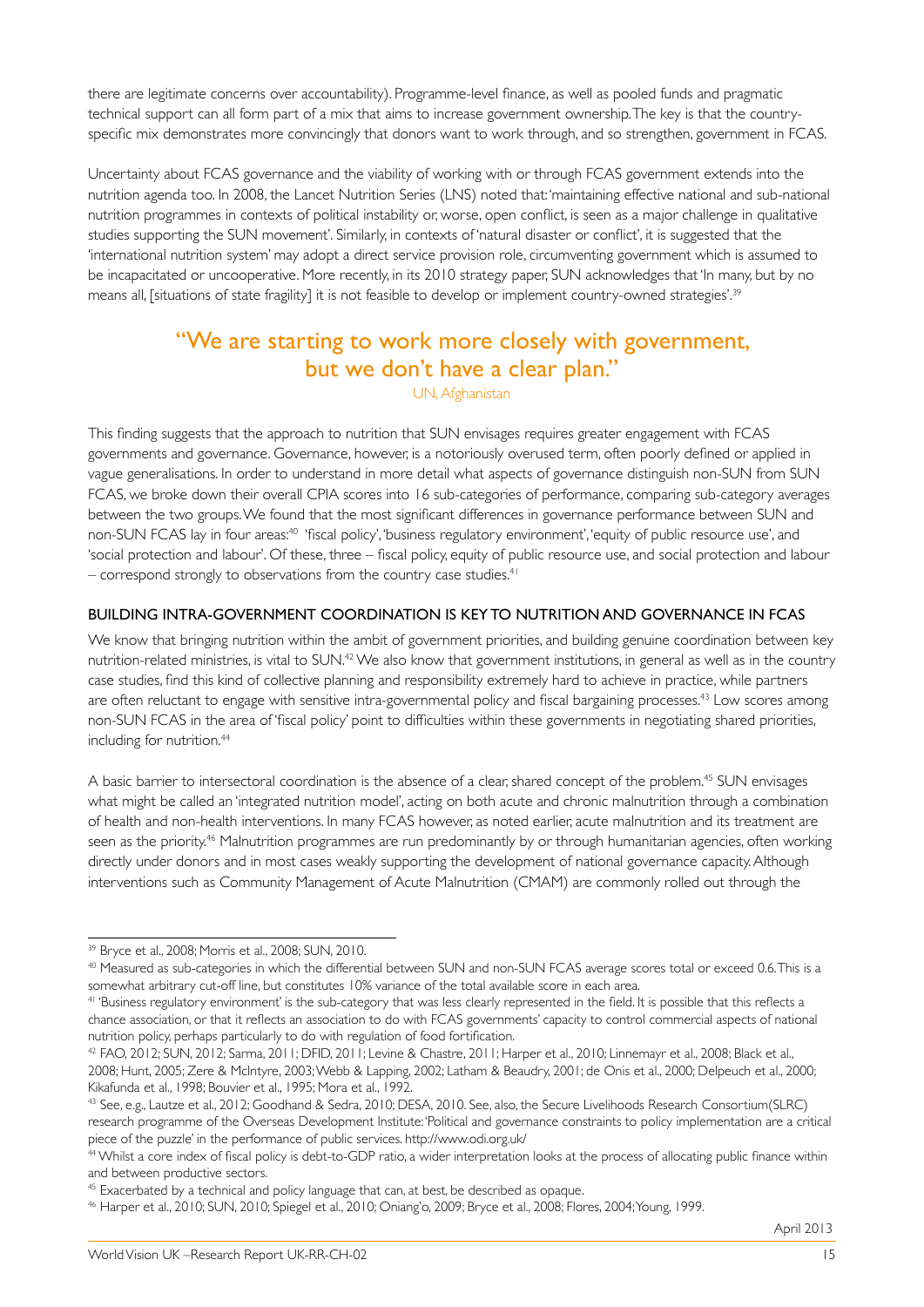Ministry of Health, such programmes have not, characteristically, relied on or tried to build governance capacities, including cross-sectoral vision and collaboration.47

#### "Aid has focused on acute malnutrition up to now. Now we want a change" Government, DR Congo

A disproportionate focus on acute malnutrition in FCAS has either undermined or failed to strengthen concept and capacity within government in the emerging policy discourse of 'food and nutrition security'.48 We see this in Afghanistan, DR Congo and Yemen. Sierra Leone is the only country case study in which genuine efforts to integrate acute and chronic malnutrition appear to have changed the political and policy balance. Donors and technical agencies (primarily the four UN partners in the Renewed Efforts Against Child Hunger (REACH) project – Unicef, WHO, FAO and WFP) have a key role to play in promoting an integrated model of nutrition, rebalancing the terms of the debate. To play this role, though, they need to decide whether they are, at institutional level, committed to the SUN model and, if so, to make it the centrepiece of their policy discussions and negotiations consistently at field level with their FCAS government counterparts.

We see that, where donors have led high-level contact, and where technical agencies have been closely aligned around an integrated nutrition model, FCAS responses have been positive (Sierra Leone and Yemen, for example).<sup>49</sup> We also see that each, on its own, renders less clear outcomes. In Pakistan, absence of a negotiating partner in Islamabad has complicated approaches. In DR Congo and Afghanistan, notwithstanding some attempts at higher-level contact, SUN has been engaged primarily at the technical level of national nutrition programmes, which then struggle to negotiate the integrated model upwards to the ministerial and political domains.

#### "REACH enabled SUN to take off. It got people thinking together" UN, Sierra Leone

Political and technical endorsements are clearly necessary but not, in and of themselves, sufficient. Between them, they may eventuate the development of a national strategy or plan. But the prospect of the national plan being implemented collaboratively and effectively by different parts of government depends on complex institutional processes of negotiation that are likely to continue regardless of formal agreements to work together. Even in a strong SUN accession country like Sierra Leone, contest over share of access to resources under the National Food and Nutrition Security Plan is expected to continue between the two principal ministries – health and agriculture. Similar contests are emerging or predicted in Yemen and DR Congo. In Afghanistan the conjoined National Nutrition Action Framework is in place, but has been slow to eventuate sectoral action. In Pakistan, best estimates suggest that major efforts should be confined within the health sector, in part because the politics of agriculture and land are too contentious to touch.

Ultimately, governance support to advance SUN in FCAS countries needs to address the likely inter-ministerial tensions that, almost inevitably, arise where scarce resources and the political capital of positive outcomes are to be shared. A clear message from the research is to focus support on the bilateral relationship between health and agriculture.<sup>50</sup> But perhaps more importantly, the implication is that a government mechanism is likely to be required to broker between these ministries. Not infrequently, high-level endorsement by President or (more often) Vice-President/Prime Minister is seen as the most effective brokering mechanism in the case of intra-government log-jams. But we also find that senior politicians are wary of stepping into ministerial disputes (especially where ministries are allocated to different, not always friendly factions as part of an ongoing attempt at political settlement). Technical cadres, on the other hand, rarely have the political clout to discipline contending ministers.

<sup>47</sup> See e.g. Carpenter et al., 2012; Nixon, 2009.

<sup>&</sup>lt;sup>48</sup> See e.g. Spiegel et al., 2010. The emphasis on acute malnutrition may be compounded in FCAS countries which are heavily focused on improving their MDG performance. In many fragile states, >5 child mortality (MDG 4a) occupies top priority. In this research, FCAS joining SUN showed considerably better long-term trend in reducing >5 child mortality. An MDG orientation drives attention to acute malnutrition. The risks inherent in this are a) that it privileges short-term interventions with less interest in underlying, structural issues and b) it rationalises investments in nutrition which are timebound to 2015,the end date of the MDGs framework.

<sup>&</sup>lt;sup>49</sup> The REACH initiative involving the four major nutrition agencies (Unicef, WHO, FAO and WFP) is now established in 12 countries, with several prospects on the horizon. Of these 12, all are also signed up to SUN (half of them being FCAS). Of three prospective countries, one joined SUN in early 2013, another is expected to join imminently; both are also FCAS.

<sup>&</sup>lt;sup>50</sup> Rather than pursuing the conventional multi-sector, multi-stakeholder approach which involves amassing as many vaguely relevant ministries as possible at meetings on the assumption that presence denotes commitment.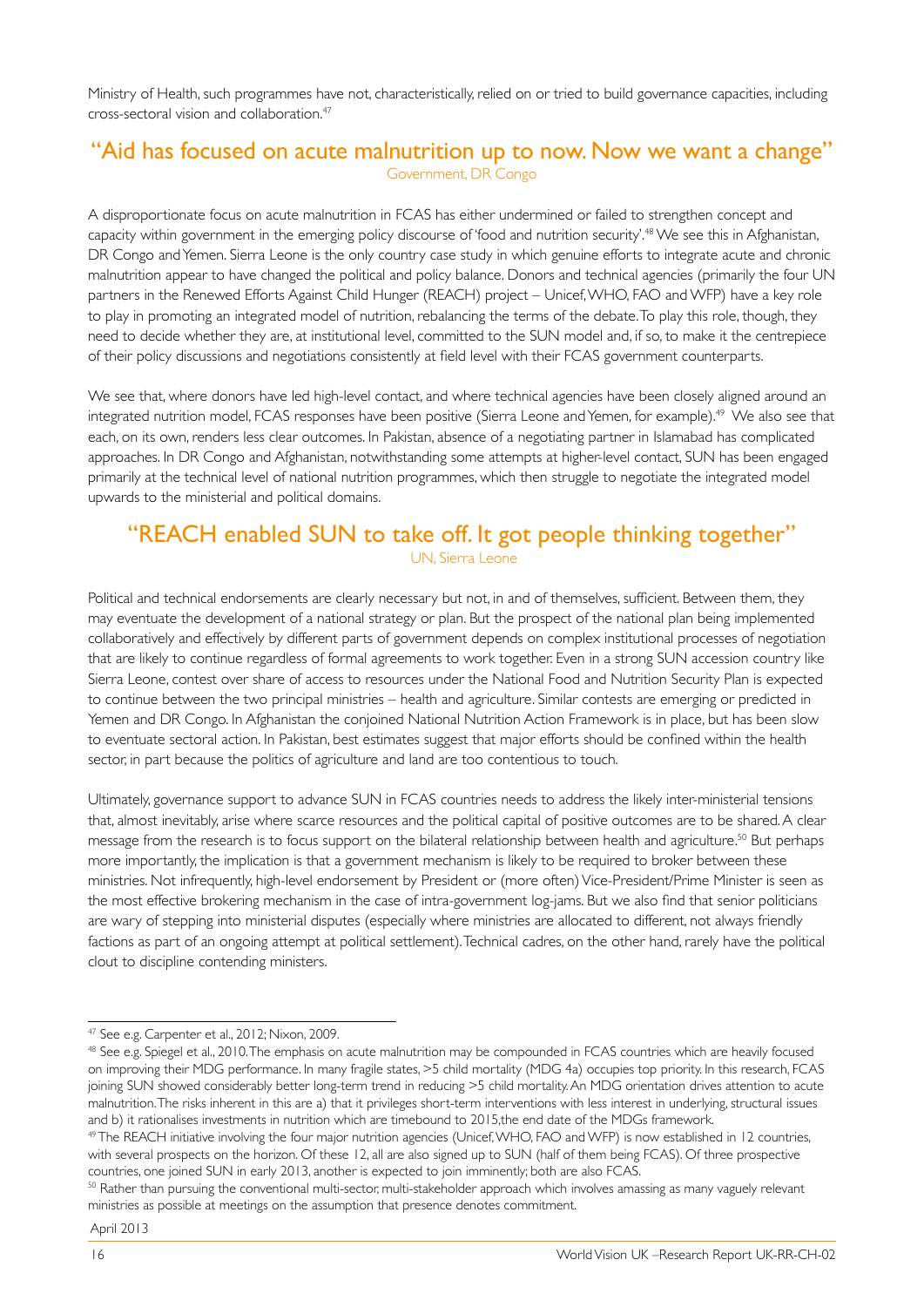

#### "Each programme and department is looking for its own resources – it's about survival" UN, DR Congo

Country case studies suggest that support from a supra-sector ministry (e.g. finance, economy, planning) can provide helpful institutional authority to coordinate, arbitrate and even discipline line ministries (particularly with incremental aid accountability requirements). This suggests that advocacy for SUN should ensure early and active engagement with ministerial institutions responsible for the national budget process.<sup>51</sup> In Sierra Leone, strong engagement by the Ministry of Finance and Economic Development has created an institutional environment in which commitments to intersectoral cooperation can be maintained and monitored, and disputes can be managed without the agenda itself being frozen or sidelined within government. Advocacy in support of SUN should aim to establish nutrition as a core strategy for economic development, and a legitimate policy issue for finance, budget and planning ministries to adopt and promote. Much current emphasis goes to the health sector, understandably. But this research suggests that the finance and economic development sectors are important targets.

Following on from this, the boxes below describe policy and governance challenges in key nutrition sectors, focusing on 'equity in resource allocation' (health) and 'labour and social protection' (agriculture) as areas in which to build governance for nutrition in non-SUN FCAS.

<sup>&</sup>lt;sup>51</sup> Acknowledging that this can be complex – in Sierra Leone, it is the powerful Ministry of Finance and Economic Development; in DR Congo, fragmentation of finance, budget and planning makes identifying the centre of fiscal power more difficult.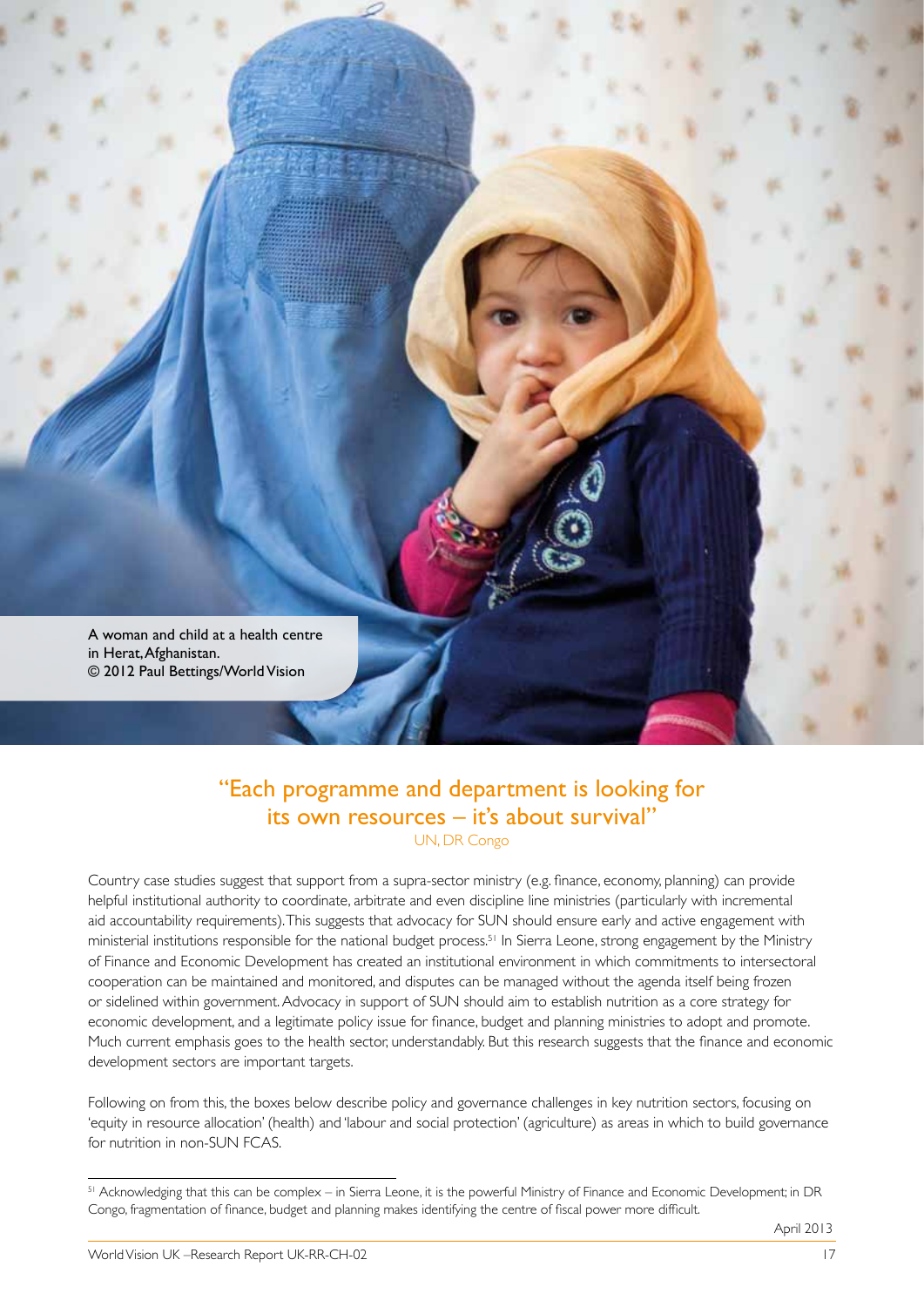#### BUILDING EQUITABLE HEALTHCARE SUPPORTS THE EFFICIENCY OF NUTRITION INTERVENTIONS

SUN implies significant growth in the functionality of the health sector in participating countries.<sup>52</sup> In some instances, service delivery and access needs to increase from lows of 2-10%, reaching 70-80%.53 In many FCAS countries, we know that health systems are damaged or simply underinvested. Yet the recurrent and sizable costs of building a sustainable system of healthcare create major barriers for both donors and government.<sup>54</sup> Health aid remains uneven and often inadequate. Ranges run from 15% of total aid receipts in Sierra Leone through 10% in Yemen (almost entirely multilateral), to 6% in DR Congo, and 3.4% in Afghanistan.<sup>55</sup> Individual donor commitments are in some cases worryingly small. USAID's budget for health in Afghanistan constitutes less than 1% of its total country allocation. Alternatives for financing health care include outsourcing service provision to non-state providers and instituting cost recovery on some health goods and services.<sup>56</sup>

The response of both donors and government to weak health services is to finance a somewhat unwieldy compromise of state and non-state service providers, at least in the short-term humanitarian phase.<sup>57</sup> But 'shortterm' as often as not morphs into a long-term model, persistently bypassing government, and failing to strengthen health systemically.<sup>58</sup> Health funding may be coordinated through the ministry of health, but often it remains heavily controlled by donors with regard to where it is spent, on what and by whom.59

There is no necessary objection – aside from ideological ones – to the use of non-state (NGO, private, faith-based) actors in providing health services in FCAS.<sup>60</sup> So long as these actors, collectively, are able to provide an agreed and consistent package of services equitably accessible and acceptable across a population, there should be no necessary distinction between non-state and state.<sup>61</sup> The problem is that this is not reliably happening in FCAS. Whilst NGO and other contract-based service providers are increasingly managed under a standardised package of healthcare interventions, coverage remains in many cases extremely patchy, tied to short-term humanitarian funding arrangements, and subject to weak or negligible government oversight.

What is missing, in both instances, is an adequate proportion of health funding allocated to supporting government to build and steward the health system. Between 1.9 and 2.8% of total health aid in FCAS goes to investment in 'basic health infrastructure'; between 1.5 and 2.7% goes to 'health personnel development'.62 Whoever the service provider turns out to be, building government capacity to oversee the progressive quality and equity of the system is key.<sup>63</sup> For this, governance capacity is needed – both centrally and sub-nationally – to understand, plan, monitor and assess service provision, including the package of direct nutrition interventions. When we look at allocation of aid to 'health policy and administrative management', however, we find that while in SUN FCAS, one in every three health aid dollars is spent building policy and management capacity, in non-SUN FCAS countries, the ratio is one in ten (graph 4).

<sup>52</sup> See e.g. Lutter et al., 2012. The SUN Strategy Paper 2012-15 cites 'universal access' to services including health as key.

<sup>&</sup>lt;sup>53</sup> See e.g. Sierra Leone's National Food and Nutrition Security Strategy, 2012-15.

<sup>54</sup> Look, for example, at the size of DR Congo.

<sup>55</sup> Creditor Reporting System, OECD-DAC [accessed 19 March 2013].

<sup>&</sup>lt;sup>56</sup> Cost recovery presents a problem for equity and for efficiency in nutrition.

<sup>57</sup> See e.g. Spiegel et al., 2010.

<sup>&</sup>lt;sup>58</sup> Of country crises recorded in the last decade, half have lasted more than 8 years (GHA, 2012).

<sup>59</sup> Influence of MDG and disease-specific targets on health sector spending was notable in both DRC and Afghanistan.

<sup>&</sup>lt;sup>60</sup> Except insofar as 'state legitimacy' depends on popular perception of service provision, distinguishing state employees from non-state contractors. See e.g. Carpenter et al., 2012.

 $61$  Major problems associated with delivery of health services by non-state parties (civil society, NGOs, private sector actors) – e.g. coverage and equity, coordination and quality regulation, sustainability and local ownership (Kharas & Rogerson, 2012) – should, in principle, be managed by strong government stewardship.

<sup>62</sup> CRS, OECD-DAC, 2011.

<sup>&</sup>lt;sup>63</sup> Focusing on the equity aspects of policy and planning functions with regard to the health system in FCAS should be seen as a priority in conflict recovery and peacebuilding. See e.g. Bornemisza et al., 2010.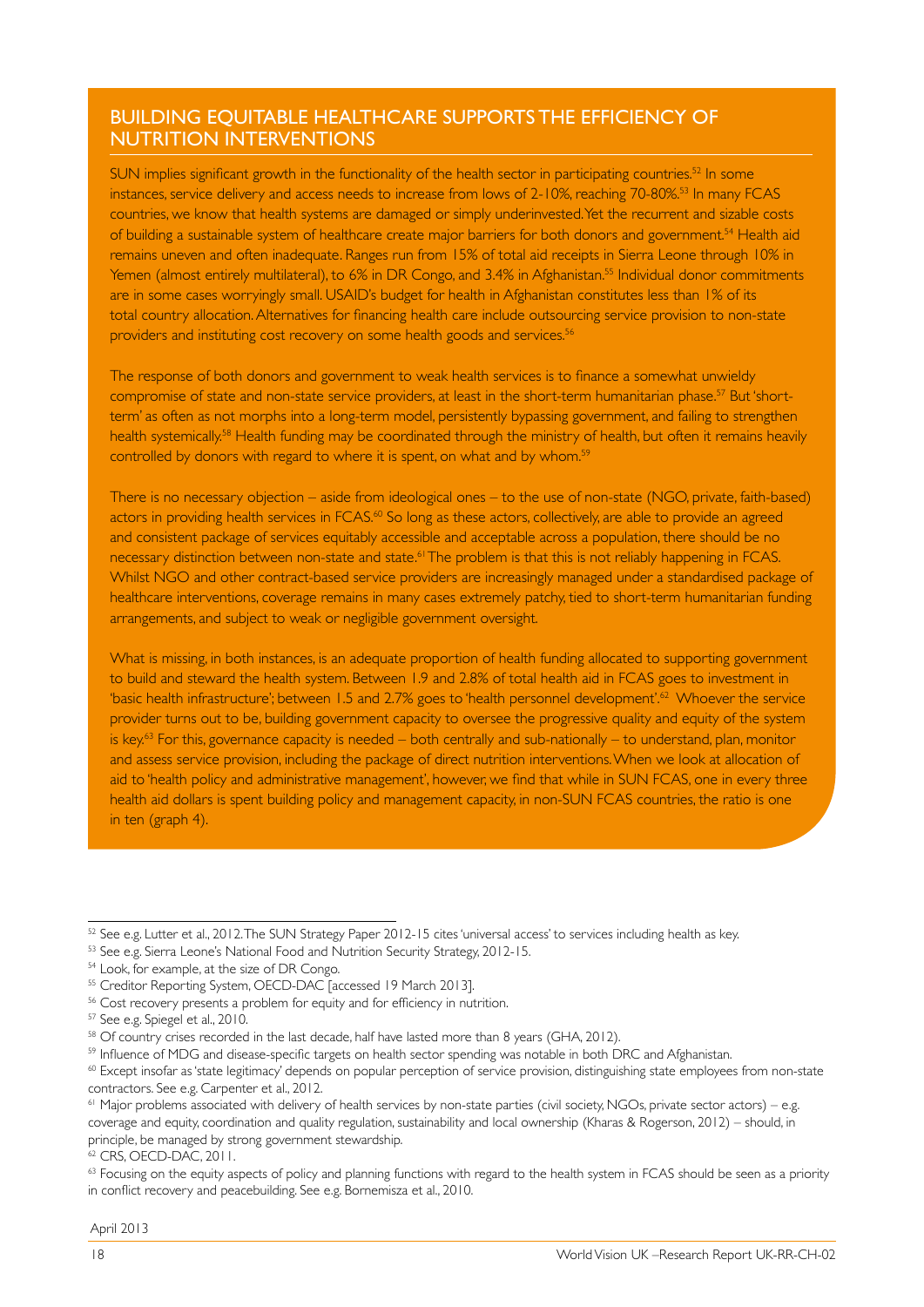Improving nutrition will necessarily involve increasing support to the health system. This research does not propose to address the wider issues of universalising healthcare and the tensions of sustainability and equity in health financing options. But it suggests that more support could be provided, in FCAS contexts, to building government capacity to govern the health system. Beyond this, given the sheer scale of health care system strengthening in many FCAS, it may be worth considering a sub-national start for SUN in some contexts.<sup>64</sup>



Graph 4: % of Total Health spend allocated to 'policy and administrative management', SUN and non-SUN FCAS

#### PROTECTING SMALL-SCALE FARMING IN AGRICULTURE POLICY CAN SUPPORT BOTH NUTRITION AND PEACEBUILDING

Health remains the centrepiece of most national nutrition strategies, both in terms of the emphasis on direct interventions, and assumed institutional responsibility within government. The danger of a continuing healthcentrality is that necessary counterpart sectors are demoted to a second tier of policy.<sup>65</sup> In particular, the role of agriculture, food and food security can and should be much more strongly integrated in the global standard of a comprehensive nutrition strategy. The role of agriculture and food has a particular resonance in FCAS, where conflict results in often sharp rises in food insecurity, and where smallholder farming can, in the right circumstances, form the basis of peacebuilding and economic recovery.<sup>66</sup> In many FCAS, food security remains a poor cousin to the nutrition agenda in terms of policy priority and investment.<sup>67</sup> While direct interventions on food aid and assistance are critical to survival in many FCAS situations, such interventions have been designed primarily to address short-term emergency situations, with less success in building longer-term support food security.<sup>68</sup> Evidence suggests that voluminous food aid and distribution programmes, whilst effective in reducing mortality, do not on their own mitigate the underlying problems of undernutrition.<sup>69</sup>

#### "Politicians prefer feeding programmes to nutrition" NGO, Afghanistan

Different FCAS countries appear to view the role of agriculture in building (or rebuilding) social stability very differently. In some instances, the rural sector has been seen as key both to demobilising and resettling combatants,

April 2013

<sup>64</sup> For example, DR Congo and Pakistan; see e.g. Van de Walle & Scott, 2009.

<sup>&</sup>lt;sup>65</sup> The SUN Update (2012) notes more progress in direct interventions, with challenges to progress on nutrition-sensitive work. This imbalance is rooted in the original LNS research method, see e.g. Bhutta et al., 2008: 'We excluded several important interventions that might have broad and long-term benefits, such as education, untargeted economic strategies or those for poverty alleviation, agricultural modifications, farming subsidies, structural adjustments, social and political changes, and land reform'.

<sup>&</sup>lt;sup>66</sup> The emphasis in the latter case being on recovery of economic viability at household and community levels.

 $67$  It is interesting that there is no code for 'food security' under 'agriculture' in the OECD-DAC Creditor Reporting System (http://stats. oecd.org/Index.aspx?DatasetCode=CRSNEW). 'Food security' is listed as a co-element of 'food aid' under 'Commodity Aid and General Programme Assistance'.

<sup>&</sup>lt;sup>68</sup> Productive safety net programmes such as in Ethiopia are examples of more sustained, integrated food assistance and security strategy. The problem for many FCAS is that they have limited capacity to fund this kind of social protection.

<sup>69</sup> See, e.g. Pantuliano, 2007. Large-scale food distribution in Afghanistan over an extended period has not translated into sustained improvement in malnutrition or reduction in chronic food insecurity among especially poor rural households.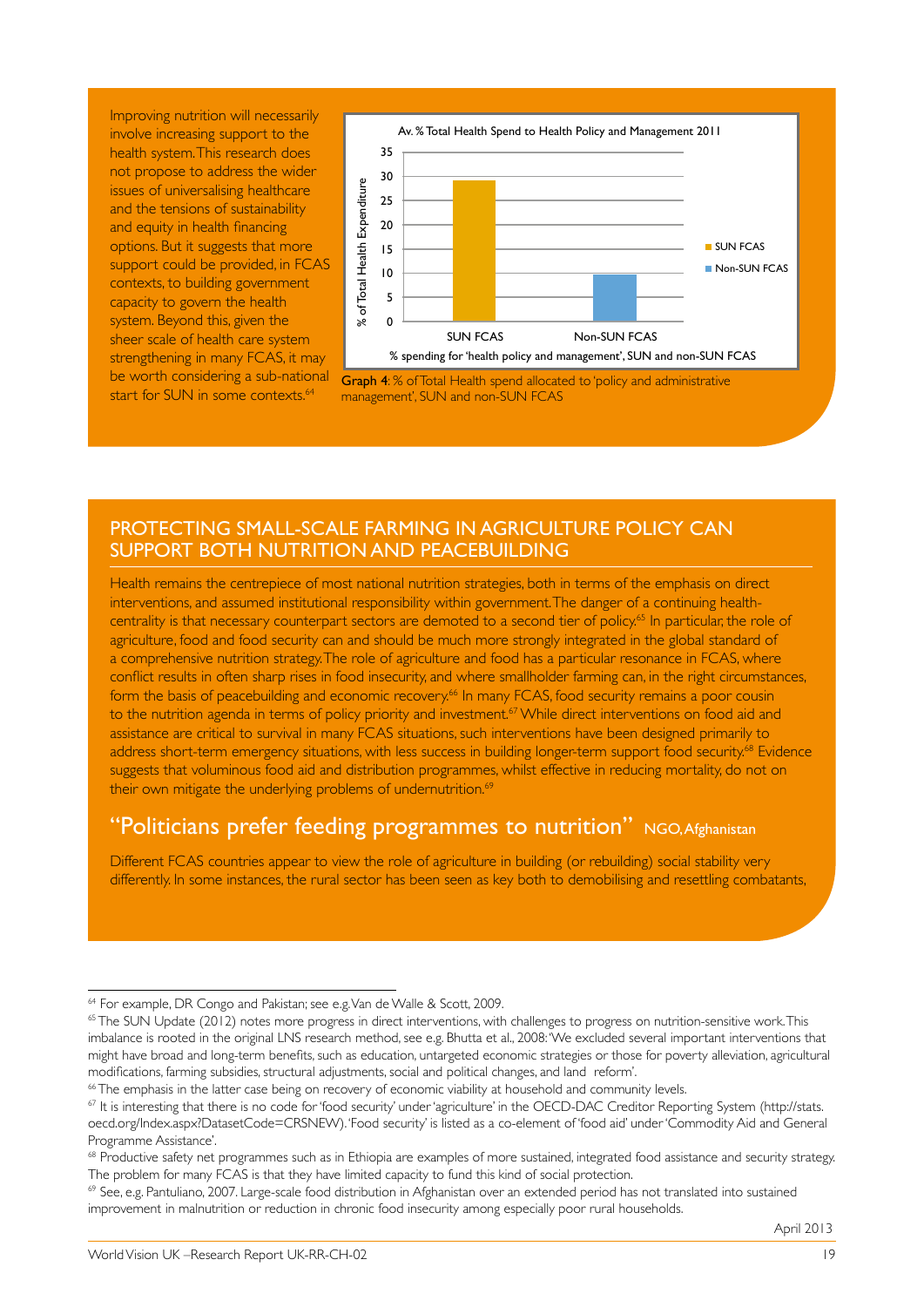and as a foundation for reconstructing the livelihood viability of conflict-affected communities. But in most FCAS, public investment in agriculture remains relatively small (below 10% of national budget, more often below 5%), as does aid to the sector, and support to small-holder farmers remains ambivalent.<sup>70</sup>

Aid and investment that prioritises small-scale household and cooperative production and marketing systems can see relatively quick and effective return to stable communities after fighting has died down. Sierra Leone is notable for having incorporated return to agriculture as a core part of its early post-conflict recovery strategy.<sup>71</sup> By contrast, demobilisation and reintegration efforts in DR Congo following the peace agreement in 2002 demonstrate a remarkable ambivalence towards a 'return to agriculture' model, with fully one half of combatants reinserted in the reformed army, the other dispatched with largely ineffective support to resettle in their communities of origin. It is not at all clear that there is an agricultural strategy for settlement (or perhaps more accurately reversion to livelihood development) among rural Afghans. Current food security interventions are small-scale in most cases, and dwarfed by military investments in securing the peace.72 Given the predominance of rural population dependent in one form or another on agriculture for livelihood in many FCAS, SUN may provide a lens through which governments and partners can look again at the role agriculture can and should play combining food security, nutrition and peacebuilding.<sup>73</sup>

The emphasis of agricultural investment in a number of FCAS contexts is either explicitly or implicitly on increasing productivity and production for commercialisation. In Sierra Leone and DR Congo, national agricultural strategies appear to favour expansion of cash cropping to increase export earnings as a contribution to national economic recovery and growth.74 Production for export is predicted to be, by some way, the largest sector of agricultural growth to 2020 in Afghanistan. The problem here is that an investment paradigm that favours larger-scale production and ignores smallholders, may well actively undermine the livelihoods – and hence nutritional conditions – of poor rural farming households.

Even where national agricultural strategy focuses explicitly on the condition of small-holder farmers – the vast majority of farming households in most FCAS – the dominant approach is to support increased production for sale, on the assumption that increased household income will underwrite better nutrition. Clearly increasing the income of poor households can improve nutritional status. But it is also clear that increasing poor rural household reliance on markets for nutrition can increase their vulnerability as net buyers. More evidence is needed before a strongly market-oriented strategy is allowed to dominate alternatives such as increasing households' direct consumption of own produce as a way of improving nutrition.<sup>75</sup>

<sup>70</sup> Of the case studies, in 2011, Sierra Leone has the highest proportion of aid allocated to agriculture (10%), followed by Afghanistan (8.3%), Pakistan (2.7%), DR Congo (1.4%) and Yemen (0.7%).

<sup>&</sup>lt;sup>71</sup> This was the case also in Liberia.

 $72$  In very few instances are fundamental issues of land ownership and agrarian reform directly addressed. Where land rights issues are perceived to be too politically complex to touch (as in the case of Pakistan), emphasis on food security is re-marginalised in favour of safer sectors such as health.

 $73$  The World Bank (2010): concludes: 'It is not possible to reduce conflict in fragile and poor countries on a sustained basis without significant new investment and partnerships in key areas of agriculture and rural development'.

 $74$  In spite of evidence suggesting that FCAS governments should focus on social rather than macroeconomic policies as a first line strategy for conflict resolution and peacebuilding (Collier, 2002).

 $75$  This is not a zero-sum proposition. Agricultural policy that reflects both macroeconomic aspirations and the immediate and sustainable welfare of the population needs to support both export and local production (del Castillo, 2012).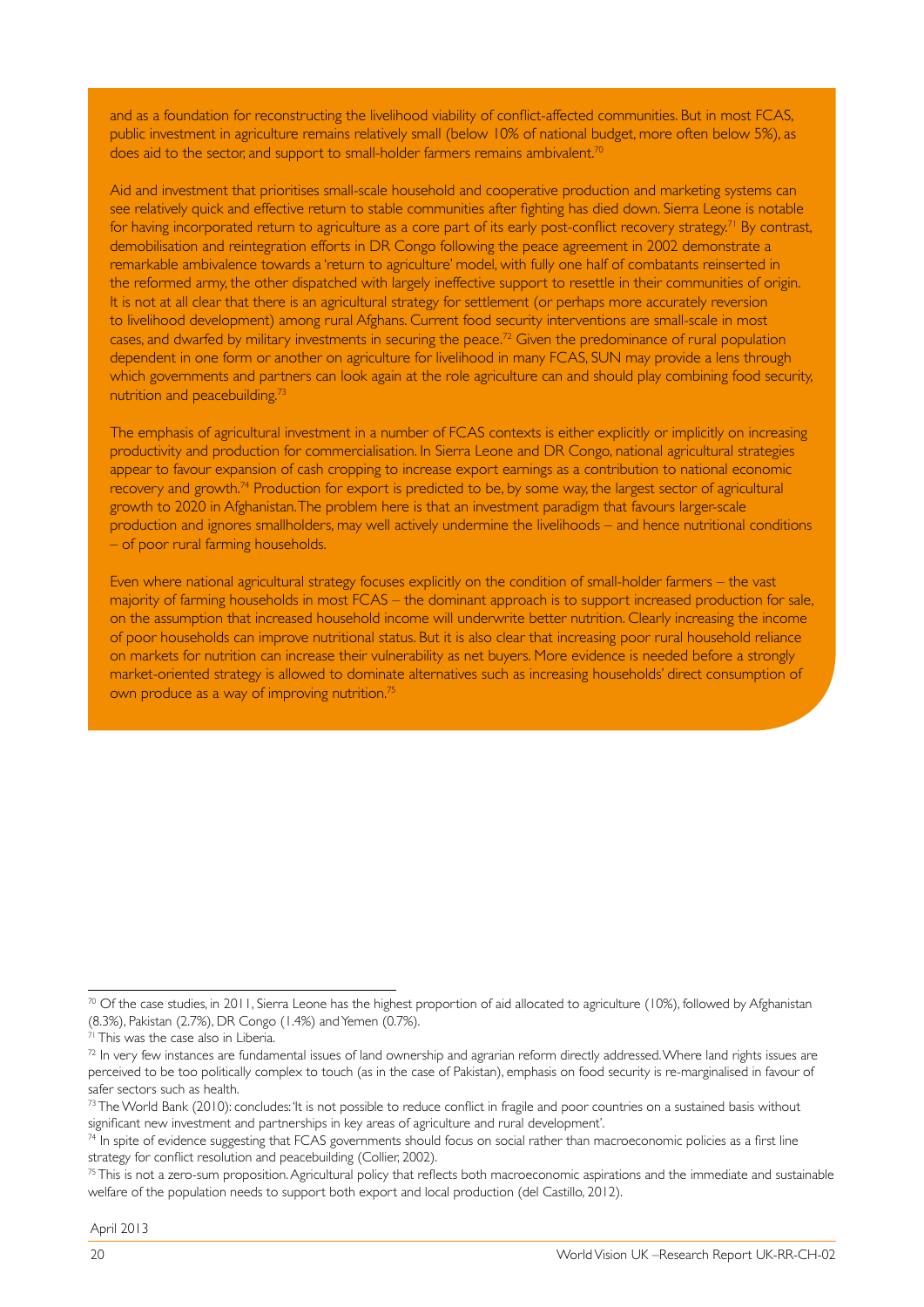### Finding 4: Insecurity does not Rule Out Effective Government

Much of what has been proposed so far by this research is, of course, predicated on a sufficient degree of security in FCAS countries. Clearly, what constitutes 'sufficient security' (or 'state fragility') determines much that can be done in these environments. Insecurity has become an increasingly powerful discourse in the approach of partners to FCAS situations, limiting what they themselves are prepared to do (in particular how far they are willing to extend themselves into, and hence how much they directly know about, uncertain terrain), and limiting, sometimes drastically, expectations of FCAS government in terms of leadership and capacity.76

Partners in FCAS countries increasingly operate under a 'security first' paradigm, in which military stabilisation and reestablishment of state, primarily through 'hard' security interventions, is accompanied by sporadic and largely unsustainable humanitarian approaches to basic service delivery.<sup>77</sup> Security is constituted as the 'necessary precondition for longerterm sustainable development'.78 The proportion of aid allocated to 'security' has increased significantly faster than other elements of aid spending in the last decade, including after the economic downturn. Security sector spending increased by 61% after 2006-07, 86% of that rise from bilateral donors.79 Aid to 'governance and security' rose 165% between 2002 and 2009, rising from 6.9% to 12.2% of total spending over that period, and totalling USD\$16.6 billion in 2009.<sup>80</sup> Longerterm investments in government, governance and structural capacity to delivery national scale services, in this paradigm, tend to be seen as the consequence of re-established stability and security, rather than as a strategy for building peace in themselves.<sup>81</sup>

#### "Everything here is about security and politics. Donors want security." UN, Afghanistan

In a practical sense, insecurity now limits – often quite severely – what partners believe is possible in some FCAS countries. It locks in a short-term, crisis management, humanitarian mode of thinking and action (which, in the absence of largely unavailable field-based evidence to the contrary, becomes the self-reinforcing shared mantra of donors, government and implementing partners). Donors prefer to retain shorter-term grant relationships and simpler goods and services delivery interventions to minimise exposure to unforeseen performance failures.<sup>82</sup> Line ministries work to protect vertical (or 'stovepipe') relations with their sector donors and technical agencies, rather than building horizontal relations with other ministries. Perpetuation of humanitarian modes maintains a marginalisation of government as a coherent, independent actor in the systemic provision of welfare, undermining or attenuating its leadership.

In many fragile and conflict-affected countries, however, insecurity based on actual threat of violence is often confined to relatively small geographical areas, while a comprehensive assumption of government dysfunction or incapacity is rarely borne out by reality. Fragility and conflict do not necessarily denote the breakdown of effective government. With this in mind, we should ask whether the 'security first' mode of operation unnecessarily neglects, or actively undermines, opportunities to strengthen governance in ways which could foster greater governmental responsibility for leadership on the kinds of social welfare and productive sector systems and services identified as key to nutrition and SUN.

<sup>76</sup> See e.g. Duffield, 2007.

 $77$  Pachon, 2012; OECD, 2010; DFID, 2009; Government of the Netherlands, 2008; Zoellick, 2008; Camack et al., 2006; Macrae & Harmer, 2004; OECD, 2004.

 $78$  'It is impossible to strengthen overall governance without attention to the security sector'. (Government of the Netherlands, 2011). 79 OECD, 2010.

<sup>80</sup> GHA, 2012.

<sup>81</sup> Rubenstein, 2011; Government of the Netherlands, 2011; OECD, 2010; Unicef, 2009; IDS, 2009; Justino, 2009; Brinkerhoff, 2005; Wagstaff & Watanabe, 1999; Brentlinger et al., 1999; Aldoori et al., 1994.

<sup>82</sup> OECD, 2010. Donors' own funding mechanisms can be instrumental in locking in a humanitarian mode. Half of all humanitarian aid is extended over longer-term timeframes in protracted crises rather than ceding to developmental funding.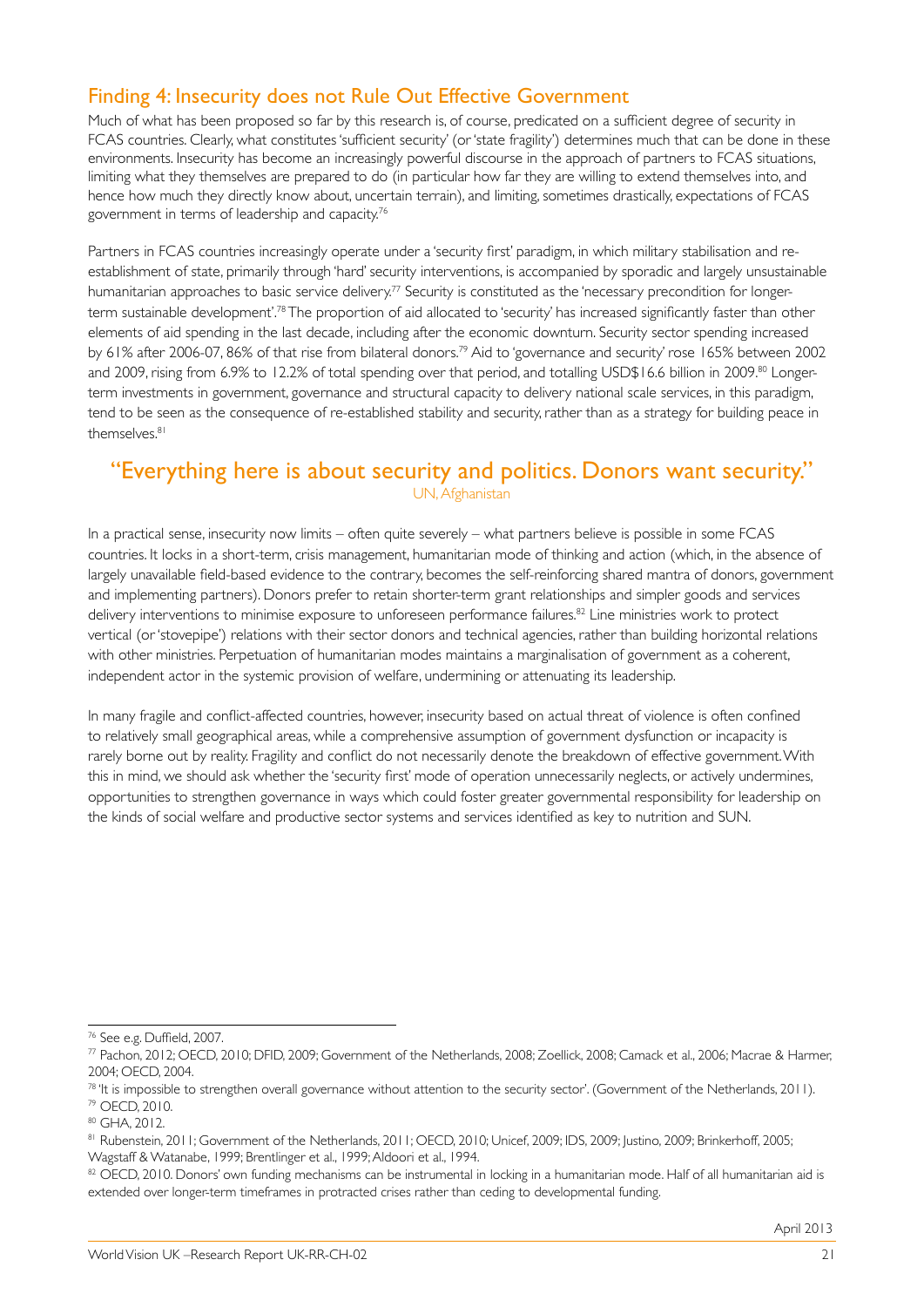In order to explore this, we compared CPIA data on governance in FCAS against Worldwide Governance Indicators (WGI) for both 'effectiveness of government' and 'political stability and absence of violence'.83 We found, first of all, that governance in FCAS countries (CPIA) corresponds well with 'effectiveness of government' (WGI, graph 5).<sup>84</sup> This strengthens confidence in the validity of governance measures.



Graph 5: Governance (CPIA) and 'Effectiveness of Government' (WGI) in SUN and non-SUN FCAS, 2011

When we compared the same governance scores with 'political stability and absence of violence' (WGI), however, there was no correspondence between the two (graph 6).



Graph 6: Governance (CPIA) and Political Stability/Absence of Violence (WGI) in SUN and non-SUN FCAS, 2011

On the face of it, this might suggest that instability and violence are not necessarily the bar to good governance and effective government that they are imagined to be under the 'security first' worldview. This is an interesting finding when we consider evolving policy in FCAS, though one that requires further validation.

Having established that governance (CPIA) and government effectiveness (WGI) track one another, but that neither is associated with prevailing conditions of instability and violence, we decided to look at how effectiveness of government and presence of instability/violence affect FCAS chances of joining SUN. We find that, whilst there is a distinct positive association between the effectiveness of an FCAS government and its engagement with SUN (graph 7), there is no systematic difference between SUN and non-SUN FCAS countries related to the 'absence (or presence) of violence' (graph 8).

<sup>83</sup> WGI provides a useful counterpoint to CPIA, being derived from a range of source datasets (rather than in-house World Bank assessments), and including perception data showing what government looks like from a popular perspective including, importantly, public perceptions of effectiveness in the provision of basic services.

<sup>&</sup>lt;sup>84</sup> Notwithstanding some bumpiness, accounted for mainly by Haiti and Niger.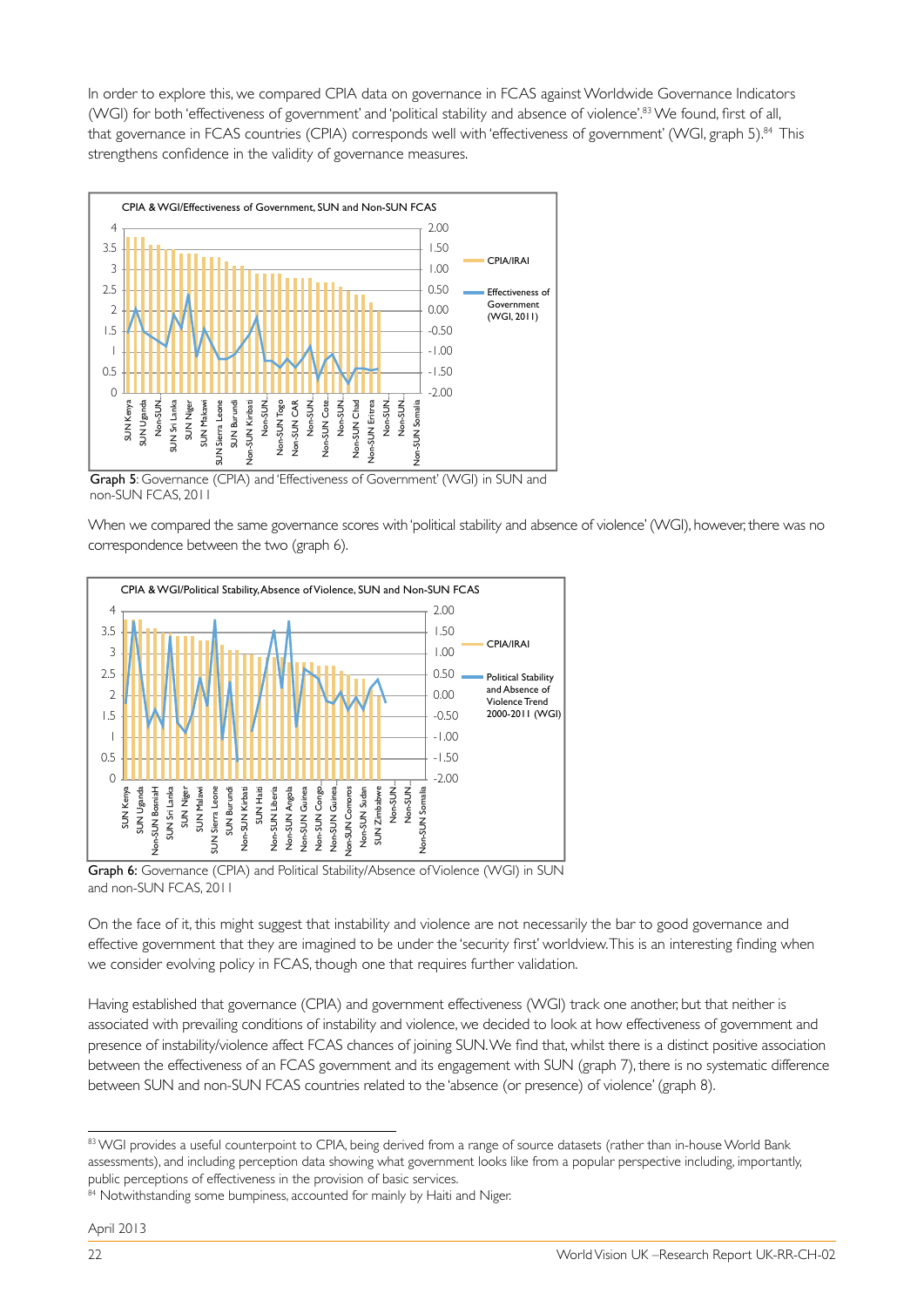Finding 4 is, at this stage, suggestive. But it points to an interesting possibility – that government can remain more effective than commonly imagined, even under conditions of instability, violence or conflict. This would suggest that the current 'security first' paradigm may not always be necessary or indeed helpful – that there may be entry points to improving governance/government independent of reductions in ambient violence and securitisation of the state at the centre. It may be possible to engender important improvements in governance, government capacity and behaviour – for example relating to nutrition – earlier than is often assumed in the process of emerging from conflict into post-conflict, peacebuilding and statebuilding.<sup>85</sup>







Graph 8: Political Stability/Absence of Violence (WGI) in SUN and non-SUN FCAS, 2011

<sup>&</sup>lt;sup>85</sup> Suggesting that donors, government counterparts and other partners, together, should be more proactive in challenging the assumptions of continuing insecurity and consequent humanitarian emergency mode, seeking out from the earliest phase of FCAS intervention areas for longer-term government-led strategy.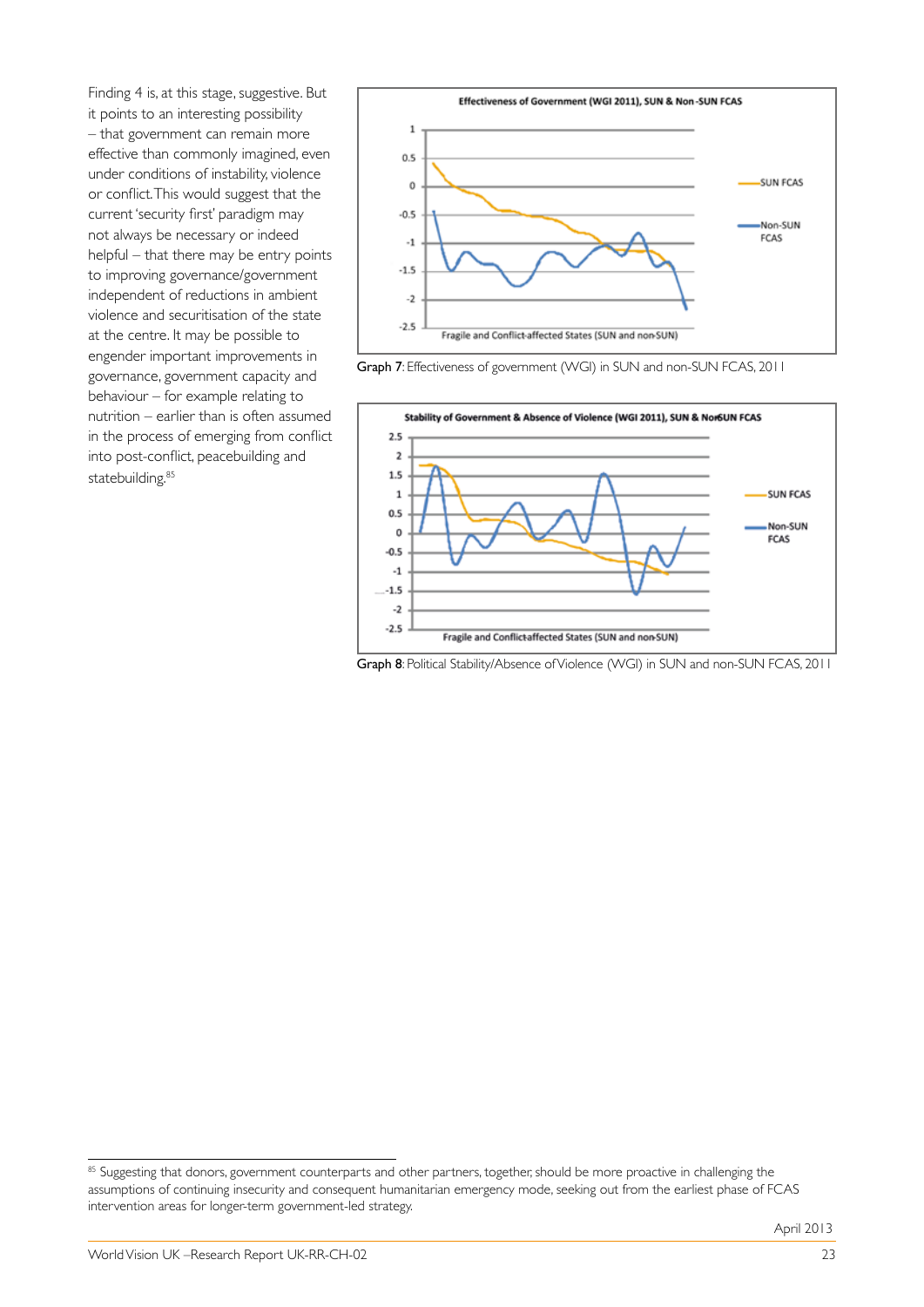## Concluding observations and recommendations

The idea of scaling up nutrition, and SUN itself, have clearly made good ground in a range of developing countries, including a number of fragile and conflict-affected states. This research suggests that more can be done to extend this progress in FCAS where difficulties in signing up are presently apparent.

Whilst acknowledging the 'country-led' principle of SUN, this research suggests that a more hands-on approach to the complex process of building governance for nutrition is required from external partners. The calculus of rewarding 'good governance' FCAS and penalising bad is predicated on a view of governance as largely technical oversight and managerial efficiency. However, as the experience of SUN makes clear, the politics of priority setting is at the heart of governance. Donors, like all transnational actors, are liable to influence this, often profoundly. The key, then, is not to take a laissez-faire view of FCAS relations to SUN, but to make that influence coherent and positive.

The schematic sets out in a more 'kinetic' form the findings and recommendations presented at the start of the report. It does so in order to suggest a) how findings flow through in a sequence of recommended actions, with immediate and longer-term aspects, and b) how and where recommended actions are connected and (potentially) mutually reinforcing.

The colour bands are intended to mark out different findings and corresponding recommendations. Lightly dotted lines connect findings and primary recommendations (reading left to right), and between areas of action (up-down). The first two bands of findings and recommendations cover a broad observation – that more work is needed to communicate SUN consistently among FCAS countries, and that many FCAS countries will likely need additional support to engage with the SUN agenda for nutrition. The subsequent three bands (below the heavily-dotted horizontal line) include recommendations that flow from those initial observations.

The shaded box in the centre of the schematic (boxes 2.2 and 3.1) are at the heart of the recommendations, and are closely interconnected. Finding the right mix of mechanisms through which to provide additional resources to FCAS to address undernutrition should incentivise government actors to own the issue and work together. The form of resources provided for an integrated national programme on nutrition should foster the kinds of intra-government coordination and collaboration that are fundamental to strengthening governance.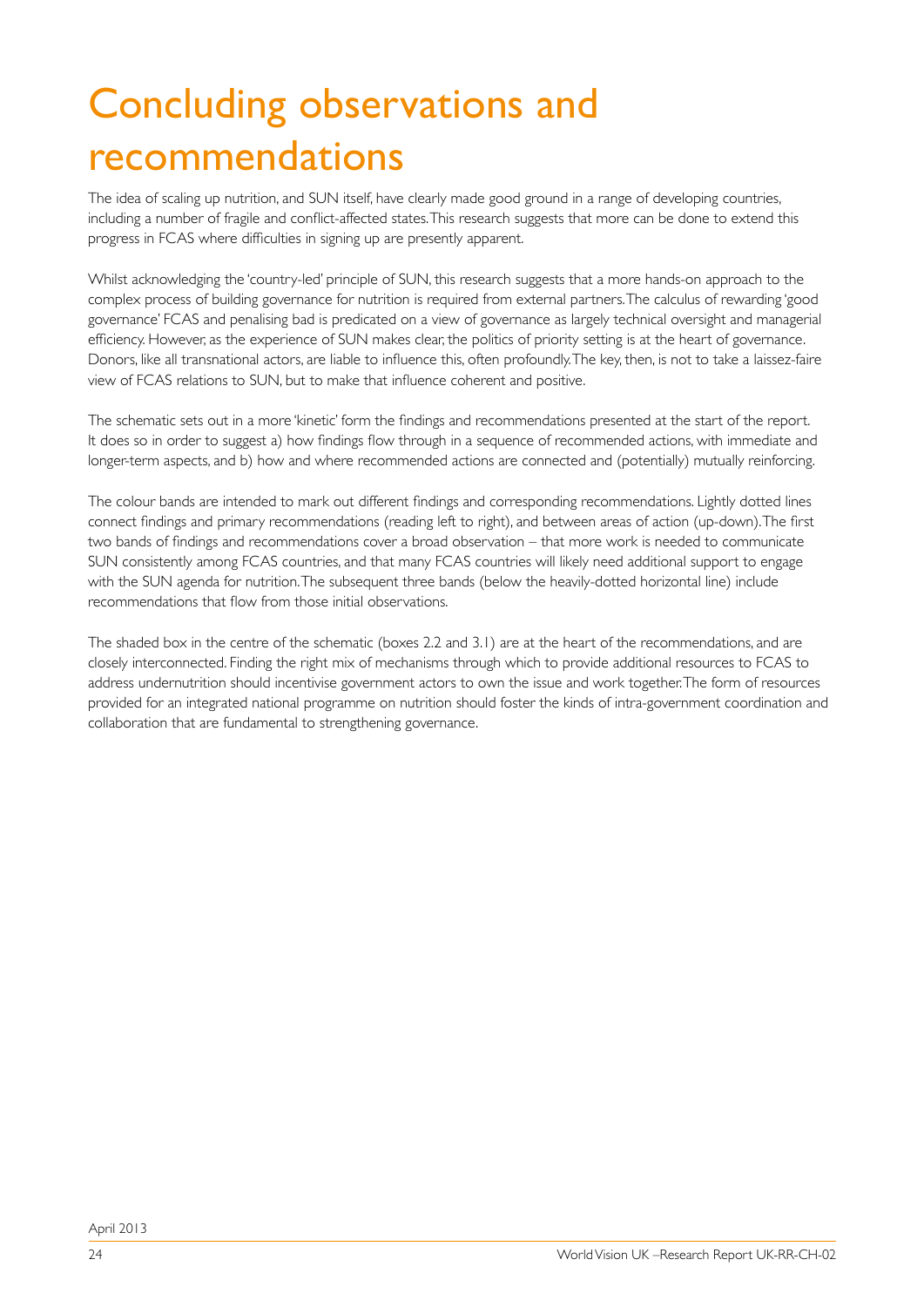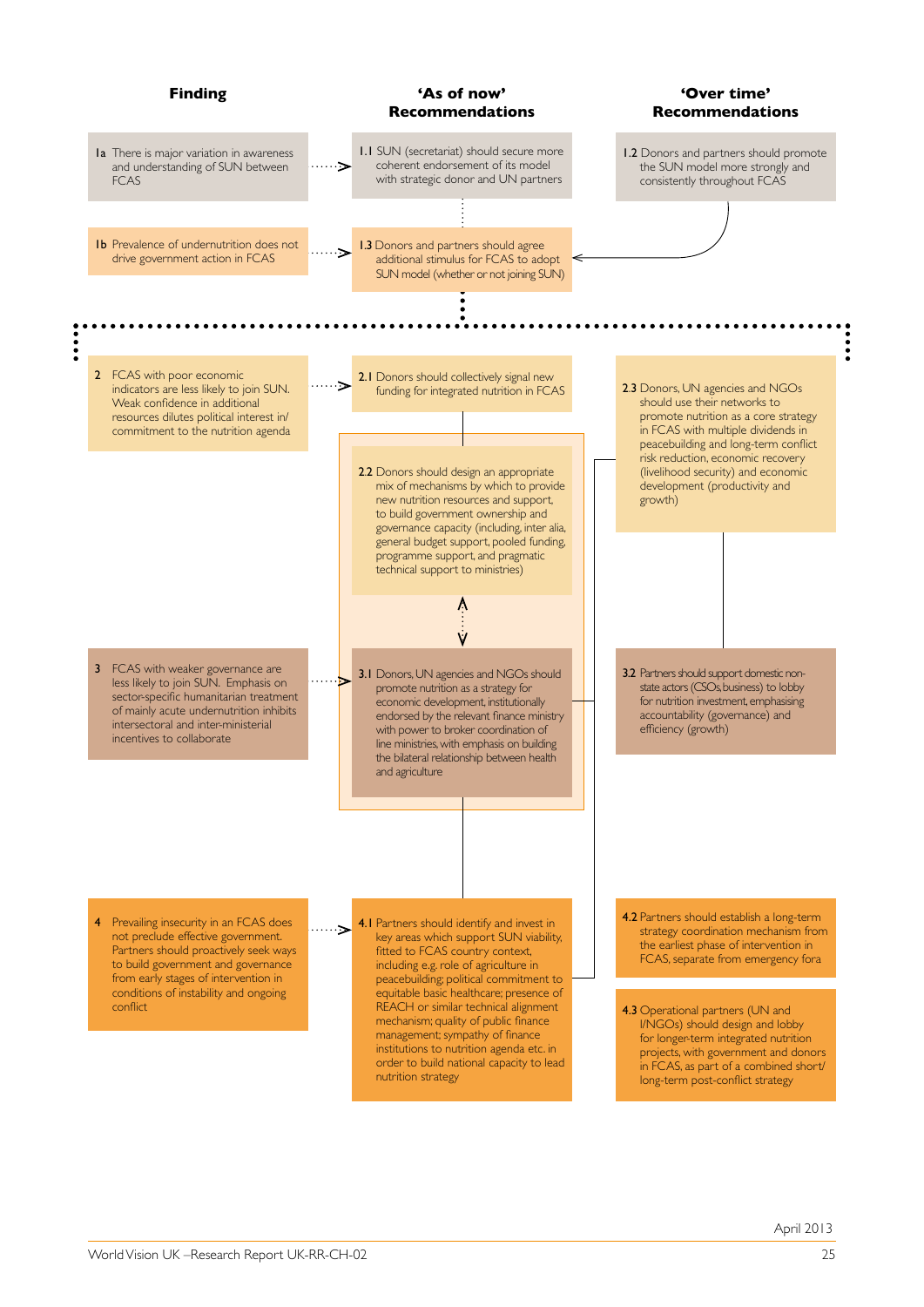## References

African Development Bank (2012). Aid Effectiveness Review: fragile and conflict-affected countries. African Development Bank Group.

Alderman H, Hoddinott J & Kinsey W (2006). Long term consequences of early childhood malnutrition. Oxf. Econ. Pap. (2006) 58 (3): 450-474.

Alexander N (2010). The Country Policy and Institutional Assessment (CPIA) and Allocation of IDA Resources: suggestions for improvements to benefit African Countries. Presented to a Meeting of the African Caucus of Finance Ministers, Central Bank Governors, and Executive Directors of the IMF and World Bank, Freetown, Sierra Leone, August 16, 2010.

Alinovi L, Hemrich G & Russo L (2007). Addressing Food Insecurity in Fragile States: Case Studies from the Democratic Republic of the Congo, Somalia and Sudan, FAO ESA Working Paper No. 07-21, July 2007.

Alvarez J, Eguren J, Caceda J & Navia J (2003). The Effect of Nutritional Status on the Age Distribution of Dental Caries in the Primary Teeth. Date?

Autesserre S (2012). Dangerous Tales: dominant narratives on the Congo and their unintended consequences, African Affairs, 111/443, 202–222.

Bailey S & Hedlund K (2012). The impact of cash transfers on nutrition in emergency and transitional contexts: a review of the evidence. BMZ/ODI/Humanitarian Policy Group, January 2012.

Bakrania S & Lucas B (2009). The Impact of the Financial Crisis on Conflict and State Fragility in Sub-Saharan Africa. Governance and Social Development Resource Centre Issue Paper, July 2009.

Barakat S (2009). The failed promise of multi-donor trust funds: aid financing as an impediment to effective state-building in post-conflict contexts. Policy Studies, Volume 30, Issue 2, 2009.

Barker D (2000). In utero programming of cardiovascular disease. Theriogenology Volume 53, Issue 2 , Pages 555-574, 15 January 2000.

Baudienville G (2012). Public financial management reforms in fragile states: the case of Democratic Republic of the Congo. ODI, October 2012.

Bhutta Z, Ahmed T, Black R, Cousens S, Dewey K, Giugliani E, Haider B, Kirkwood B, Morris S, Sachdev H, Shekar M, for the Maternal and Child Undernutrition Study Group (2008). What works? Interventions for maternal and child undernutrition and survival. Lancet 2008; 371: 417–40.

Black R, Allen H, Bhutta Z, Caulfield L, de Onis M, Ezzati M, Mathers C, Rivera J, for the Maternal and Child Undernutrition Study Group (2008). Maternal and child undernutrition: global and regional exposures and health consequences. Lancet 2008; 371: 243–60.

Bornemisza O, Ranson K, Poletti T & Sondorp E (2010). Promoting health equity in conflict-affected fragile states. Social Science & Medicine Volume 70, Issue 1, January 2010, Pages 80–88.

Bouvier P, Papart J-P, Wanner P, Picquet M and Rougemont A (1995). Malnutrition of children in Sikasso (Mali): prevalence and socio-economic determinants. Sozial- und Präventivmedizin/Social and Preventive Medicine, Volume 40, Number 1 (1995), 27-34.

Brennan R & Nandy R (2001). Complex humanitarian emergencies: A major global health challenge. Emergency Medicine, Volume 13, Issue 2, pages 147–156, June 2001.

Brinkerhoff D (2008). From Humanitarian and Post-conflict Assistance to Health System Strengthening in Fragile States: Clarifying the Transition and the Role of NGOs: http://www.healthsystems2020.org/content/resource/ detail/2153/#sthash.7SgKK5x5.dpuf

Brinkman H-J & Hendrix C (2011). Food Insecurity and Violent Conflict: causes, consequences, and addressing the challenges. World Food Programme Occasional Paper no. 24, July 2011.

Bruck T & Schindler K (2008). The Impact of Conflict and Fragility on Households: a conceptual framework with reference to widows. UNU-WIDER Research Paper no. 2008/83, September 2008.

Bryce J, Coitinho D, Darnton-Hill I, Pelletier D, Pinstrup-Andersen P, for the Maternal and Child Undernutrition Study Group (2008). Maternal and child undernutrition: effective action at national level. Lancet 2008: 371: 510–26.

Carpenter S, Slater R & Mallett R (2012). Social Protection and Basic Services in Fragile and Conflict-Affected Situations. SLRC/ODI Working paper 8, October 2012.

April 2013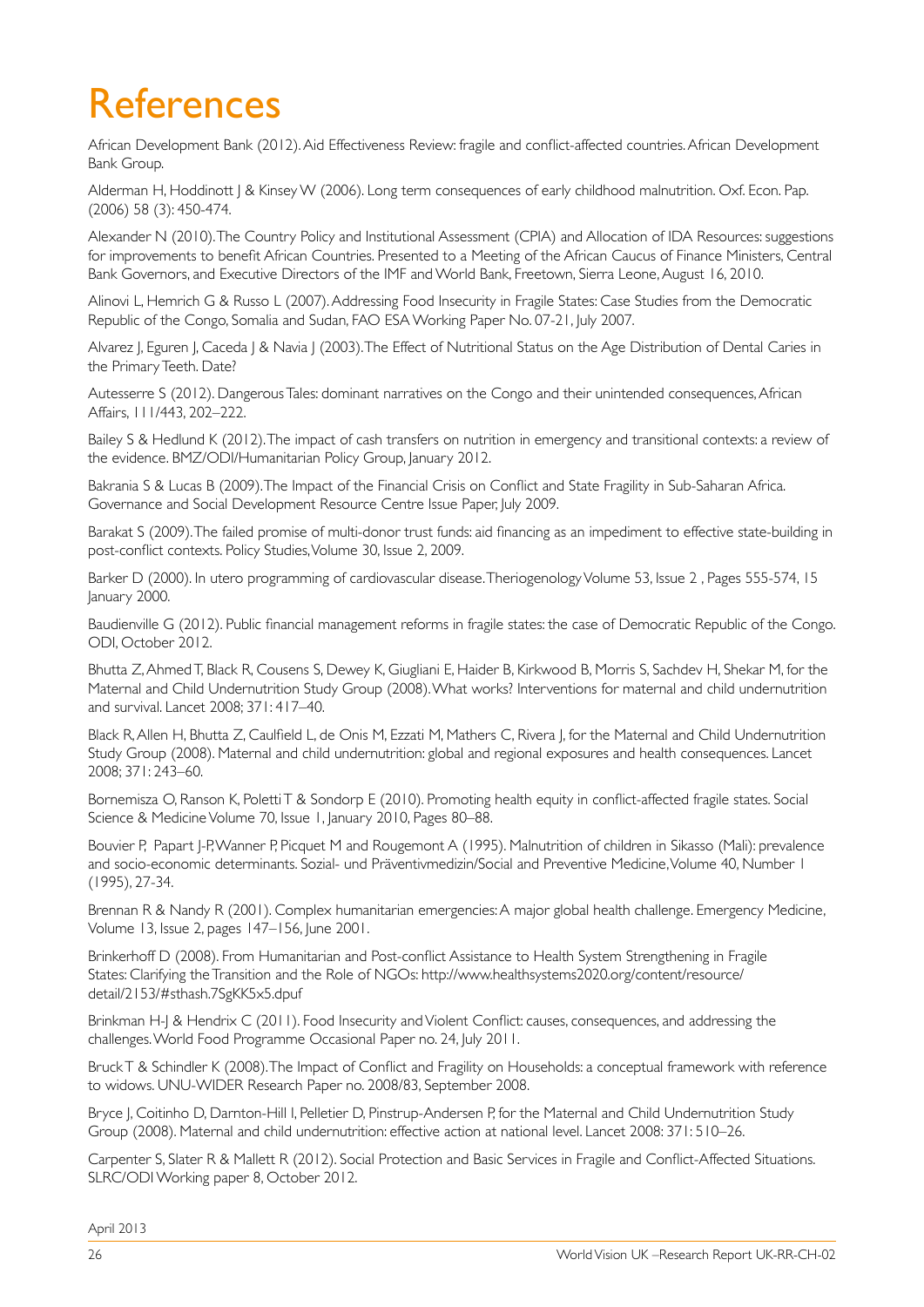Collier P (2002). Aid Policy and Growth in Post-Conflict Countries, CPR Discussion Notes No. 2, World Bank, Washington DC.

Compton J, Wiggins S & Keats S (2011). Impact of the Global Food Crisis on the Poor: what is the evidence? ODI and UKaid, 2011.

Czernichow P, Dunger D & Lévy-Marchal, C (eds) (2006). Understanding the Biology and Therapeutic Consequences of Being Born SGA. Fetal Nutrition and Postnatal Biology, Vol. 65, Suppl. 3, 2006.

Darnton-Hill I, Webb P, Harvey P, Hunt J, Dalmiya N, Chopra M, Ball M, Bloem M & de Benoist B (2005). Micronutrient deficiencies and gender: social and economic costs. American Journal of Clinical Nutrition, 2005: 81 (suppl) 11985-12055.

de Onis M, Frongillo E & Blössner M (2000). Is malnutrition declining? An analysis of changes in levels of child malnutrition since 1980. Bull World Health Organ vol.78 no.10 Genebra 2000.

del Castillo G (2012). Aid, Employment and Inclusive Growth in Conflict-Affected Countries: policy recommendations for Liberia. UNU WIDER Working Paper No. 2012/47, May 2012.

Delpeuch F, Traissac P, Martin-Prével Y, Massamba JP & Maire B (2000). Economic crisis and malnutrition: socioeconomic determinants of anthropometric status of preschool children and their mothers in an African urban area. Public Health Nutrition, Volume3, Issue 01, March 2000, pp 39-47.

Development Initiatives (2011). Global Humanitarian Assistance (2011) Report.

Development Initiatives (2012). Global Humanitarian Assistance (2012) Report.

DFID/UK (2011). Scaling Up Nutrition: the UK's position paper on undernutrition. September 2011.

Diaz-Bonilla E & Ron JF (2010). Food Security, Price Volatility and Trade: some reflections for developing countries. International Centre for Trade and Sustainable Development, Issue Paper no. 27, November 2010.

Ebi K (2008). Adaptation costs for climate change-related cases of diarrhoeal disease, malnutrition, and malaria in 2030. Globalisation and Health 2008, 4:9.

Ellis F (2003). Human Vulnerability and Food Insecurity: policy implications. Overseas Development Group, August 2003.

Fan S & Breisinger C (2011). Development Assistance and Investment in Agriculture: Promises and Facts

International Food Policy Research Institute, Washington DC, Herausgeber: Institut für Technikfolgenabschätzung und Systemanalyse (ITAS), Nr. 2, 20. Jahrgang - Juli 2011, S. 20-28.

Flores M (2004). Conflicts, Rural Development and Food Security in West Africa. ESA Working Paper no. 04-02, January 2004.

Food and Agriculture Organisation (2005). Report presented today at a meeting of the Committee on World Food Security (CFS). The Committee is holding its 31st Session 23-26 May, 2005.

Food and Agriculture Organisation (2010). The State of Food Insecurity in the World: addressing food insecurity in protracted crises. FAO, Rome 2010.

Food and Agriculture Organisation (2012). The State of Food Insecurity in the World: economic growth is necessary but not sufficient to accelerate reduction of hunger and malnutrition. FAO, Rome 2012.

Fotso J-C (2006). Urban Rural Differentials in Child Malnutrition: trends and socioeconomic correlates in sub-Saharan Africa, International Journal for Health Equity, 5:9, 2006.

Gill G (2001). Theme 1: Deepening the Analysis of the Factors Behind Progress Towards WFS Targets: Case study 1: Bangladesh, ODI 2001.

Go D, Harmsen R & Timmer H (2010). Regaining Momentum, Finance and Development, September 2010, Washington DC.

Goodhand | & Sedra M (2010). Who owns the peace? Aid, reconstruction, and peacebuilding in Afghanistan. Volume 34, Issue Supplement s1, pages S78–S102, January 2010.

Grantham-McGregor S, Powell C & Fletcher P (1989). European Journal of Clinical Nutrition 43(6):403-409.

Haddad L (1999). Women's Status: levels, determinants, consequences for malnutrition interventions, and policy. Asian Development Review vol. 17 nos. 1,2, pp.96-131.

Haddad L (2001). Deepening the Analysis of the Factors Behind Progress Towards the WFS Targets, ODI, September 2001.

Harper C, Jones N, McKay A & Espey J (2009). Children in time of economic crisis: past lessons, future policies. ODI Background Note, March 2009.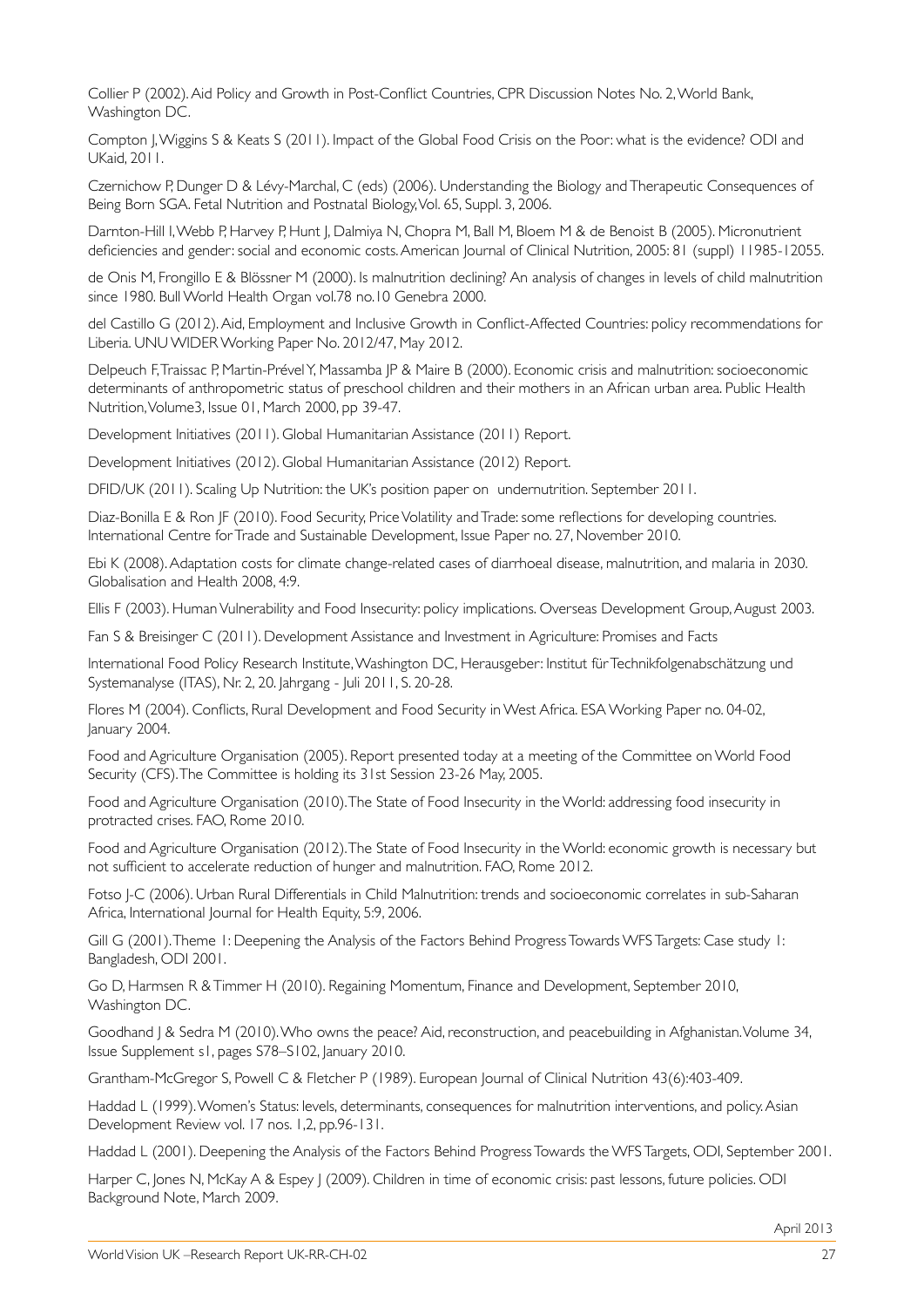Harvey P, Proudlock K, Clay E, Riley B & Jaspars S (2010). Food aid and food assistance in emergency and transitional contexts: a review of current thinking. Federal Ministry for Economic Cooperation and Development and ODI, June 2010.

Hendrix C & Brinkman H-J (2012). Food Insecurity and Conflict Dynamics – causal linkages and complex feedbacks. FAO Food Insecurity in Protracted Crises High Level Expert Forum, Rome 13-14 September 2012.

Holland D, Johnecheck W, Sida H & Young H (2002). Livelihoods and Chronic Conflict: an annotated bibliography. ODI Working Paper 44, December 2002.

Horton S et al. (2010). Scaling Up Nutrition: What Will It Cost? World Bank, 2010.

Hoy W, Rees M, Kile E, Mathews | & Wang Z (1999). A new dimension to the Barker hypothesis: Low birthweight and susceptibility to renal disease. Kidney International (1999) 56, 1072–1077.

Hunt J (2005). The potential impact of reducing global malnutrition on poverty reduction and economic development. Asia Pacific Journal of Clinical Nutrition, 14 (CD Supplement) 10-38, 2005.

Hussain A & Herrens M (1997). Child Nutrition and Food Security During Armed Conflicts, Food, Nutrition and Agriculture 19: 1-9.

IFPRI (2012). Global Hunger Index: The Challenge of Hunger: Ensuring Sustainable Food Security Under Land, Water, and Energy Stresses. Washington DC.

Justino P (2009). Poverty and Violent Conflict: A Micro-Level Perspective on the Causes and Duration of Warfare. Journal of Peace Research May 2009 vol. 46 no. 3 315-333.

Kandala N, Madungu T, Emina J, Nzita K & Cappuccio F (2011). Malnutrition among children under the age of five in the Democratic Republic of Congo (DRC): does geographic location matter? BMC Public Health 2011, 11:261.

Kar B, Rao S & Chandramouli B (2008). Cognitive development in children with chronic protein energy malnutrition. Behavioral and Brain Functions, 4:31.

Kassa A (2001). Theme 1: Deepening the Analysis of the Factors Behind Progress Towards WFS Targets: Case study 2: Ethiopia, ODI 2001.

Katzman K (2013). Afghanistan: Post-Taleban Governance, Security and US Policy, Congressional Research Service, February 8, 2013, Washington DC.

Kharas H & Rogerson A (2012). Horizon 2025: creative destruction in the aid industry, ODI July 2012.

Kikafunda J, Walker A, Collett D & Tumwine J (1998). Risk Factors for Early Childhood Malnutrition in Uganda, J Epidemiol Community Health. 44:281–285.

Kimm, S (2004). Fetal origins of adult disease: the Barker hypothesis revisited-2004. Obesity and nutrition: Current Opinion in Endocrinology & Diabetes, August 2004, Volume 11, Issue 4, pp 192-196.

Kruk M, Freedman L, Anglin G & Waldman R (2010). Rebuilding health systems to improve health and promote statebuilding in post-conflict countries: A theoretical framework and research agenda. Social Science & Medicine, Volume 70, Issue 1, January 2010, Pages 89–97.

Lancet (2008). The Lancet's Series on Maternal and Child Undernutrition: executive summary, Lancet, 2008.

Landrigan P, Sonawane B, Butler R, Trasande L, Callan R & Droller D (2005). Early Environmental Origins of Neurodegenerative Disease in Later Life. Environ Health Perspect. 2005 September; 113(9): 1230–1233.

Larrea C & Freire W (2002). Social inequality and child malnutrition in four Andean countries. Rev Panam Salud Publica vol.11 no.5-6 Washington May/June 2002.

Latham M & Beaudry M (2001). Globalization and inequity as determinants of malnutrition: A clear need for activism. Ecology of Food and Nutrition Volume 40, Issue 6, 2001, pages 597-617.

Lautze S (2012). Agriculture, Conflict and Stability: a call for renewed focus on protection and conflict-sensitive programming in agriculture and food and nutrition security. FAO Food Insecurity in Protracted Crises High Level expert Forum, Rome 13-14 September 2012.

Levine S & Chastre C (2011). Nutrition and food security response analysis in emergency contexts. HPG-commissioned paper with ODI, FAO and EC, December 2011.

Levitt E, Kostermans K, Laviolette L & Mbuya N (2012). Malnutrition in Afghanistan. World Bank, Washington DC.

Linnemayr S, Alderman H & Ka A (2008). Determinants of malnutrition in Senegal: Individual, household, community variables, and their interaction. Economics & Human Biology Volume 6, Issue 2, July 2008, Pages 252–263.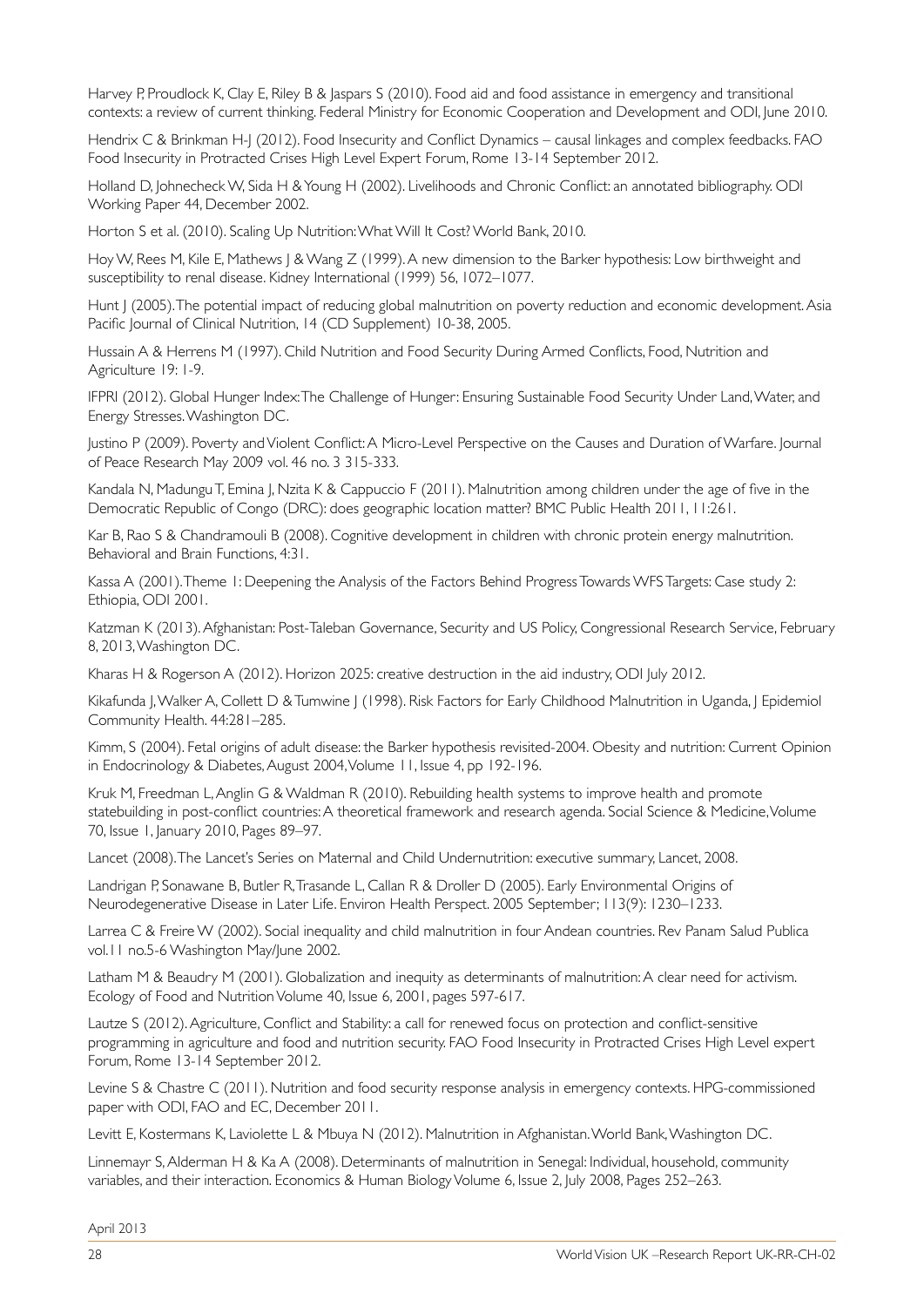Macrae J, Zwi A & Forsythe V (1995). Aid policy in transition: A preliminary analysis of post-conflict rehabilitation of the health sector, Volume 7, Issue 4, pages 669–684, July/August 1995.

Meleigy M. (2010). Yemen conflict takes its toll on civilians. The Lancet, Volume 375, Issue 9711, Pages 269 - 270, 23 January 2010.

Mlamboa M, Kamara A & Nyende M (2009). Financing Post-Conflict Recovery in Africa: The Role of International Development Assistance. J Afr Econ (2009) 18 (suppl 1): i53.

Mora J, de Paredes B, de Navarro L, Rodríguez E (1992). Consistent improvement in the nutritional status of Colombian children between 1965 and 1989. Bull Pan Am Health Organ. 1992; 26 (1):1-13.

Morris S, Cogill B, Uauy R, for the Maternal and Child Undernutrition Study Group (2008). Effective international action against undernutrition: why has it proven so diffcult and what can be done to accelerate progress? Lancet 2008; 371: 608–21.

Morrison J & Sarris A eds (2007). WTO Rules for Agriculture Compatible with Development. FAO, Rome.

Muller O & Krawinkel M (2005). Malnutrition and Health in Developing Countries. Review, CMAJ, August 2 2005; 173 (3).

Nixon H (2009). Aiding the State? International Assistance and the Statebuilding Paradox in Afghanistan. Afghan Research and Evaluation Unit.

O'Brien E & Gowan R (2012). What Makes International Agreements Work: defining factors for success. Center on International Cooperation/NYU and ODI, September 2012.

ODI (2011). Managing Better the World Food System and Addressing the Challenges of the 21st Century: Contribution of the UN System High Level Task Force on the Global Food Security Crisis. ODI 11 March 2009.

ODI/Secure Livelihoods Research Consortium (2012). Social Protection and Basic Services in Conflict-affected Situations: what do we know? ODI/SLRC Briefing Paper 2, October 2012.

OECD-DAC (2010). Resource Flows to Fragile and Conflict-Affected States. Paris, 2010.

OECD-DAC (2011). Ensuring fragile states are not left behind: factsheet on resource flows in fragile states. Paris, 2011.

Osmond C & Barker D (2000). Fetal, Infant and Childhood Growth are Predictors of Coronary Heart Disease, Diabetes and Hypertension in Adult Men and Women. Environmental Health Perspectives vol. 108, suppl. 3, June 2000.

Pantuliano S (2007). From food aid to livelihoods support: rethinking the role of WFP in eastern Sudan Volume 31, Issue Supplement s1, pages S77–S90, March 2007.

Pongou R, Salomon | & Ezzati M (2006). Health impacts of macroeconomic crises and policies: determinants of variation in childhood malnutrition trends in Cameroon. International Journal of Epidemiology, 2006; 35:648-656.

REACH (2009). Acting at Scale: intervention guide – micronutrient supplementation and fortification, February 2009.

Republique Democratique du Congo (2011). Document de la Strategie de Croissance at de la Reduction de la Pauvrete, deuxieme generation (DSCRP 2), 2011-15. Kinshasa, Octobre 2011.

Robinson R (2001). The fetal origins of adult disease. BMJ. 2001 February 17; 322(7283): 375–376.

Rubenstein L (2011). Post-conflict health reconstruction: search for a policy. Disasters, Volume 35, Issue 4, pages 680–700, October 2011.

Sarma D (2011). An Analysis of the Nutritional and Agricultural Trends in Forty Countries of High Burden. Biodiversity International, 29 July 2011.

Sawaya A, Dallal G, Solymos G, de Sousa M, Ventura M, Roberts S & Sigulem D (1995). Obesity and Malnutrition in a Shantytown Population in the City of São Paulo, Brazil. Obesity Research Volume 3, Issue S2, pages 107s–115s, September 1995.

Stephenson L, Latham M & Ottesen E (2000). Parasitology, Volume 121, Supplement S1, October 2000, ppS5-S22.

Stewart F (2008). Horizontal Inequalities and Conflict: understanding group violence in multi-ethnic societies. Palgrave Macmillan.

SUN (2010). Scaling Up Nutrition: A framework for action. SUN Secretariat, Geneva 2010.

SUN Secretariat (2012). Scaling Up Nutrition: SUN Movement Progress Report Update, 2011-2012. Geneva, September 2012.

Sylla O (2010). Land and property disputes impeding return and reintegration, Forced Migration Review, no. 36.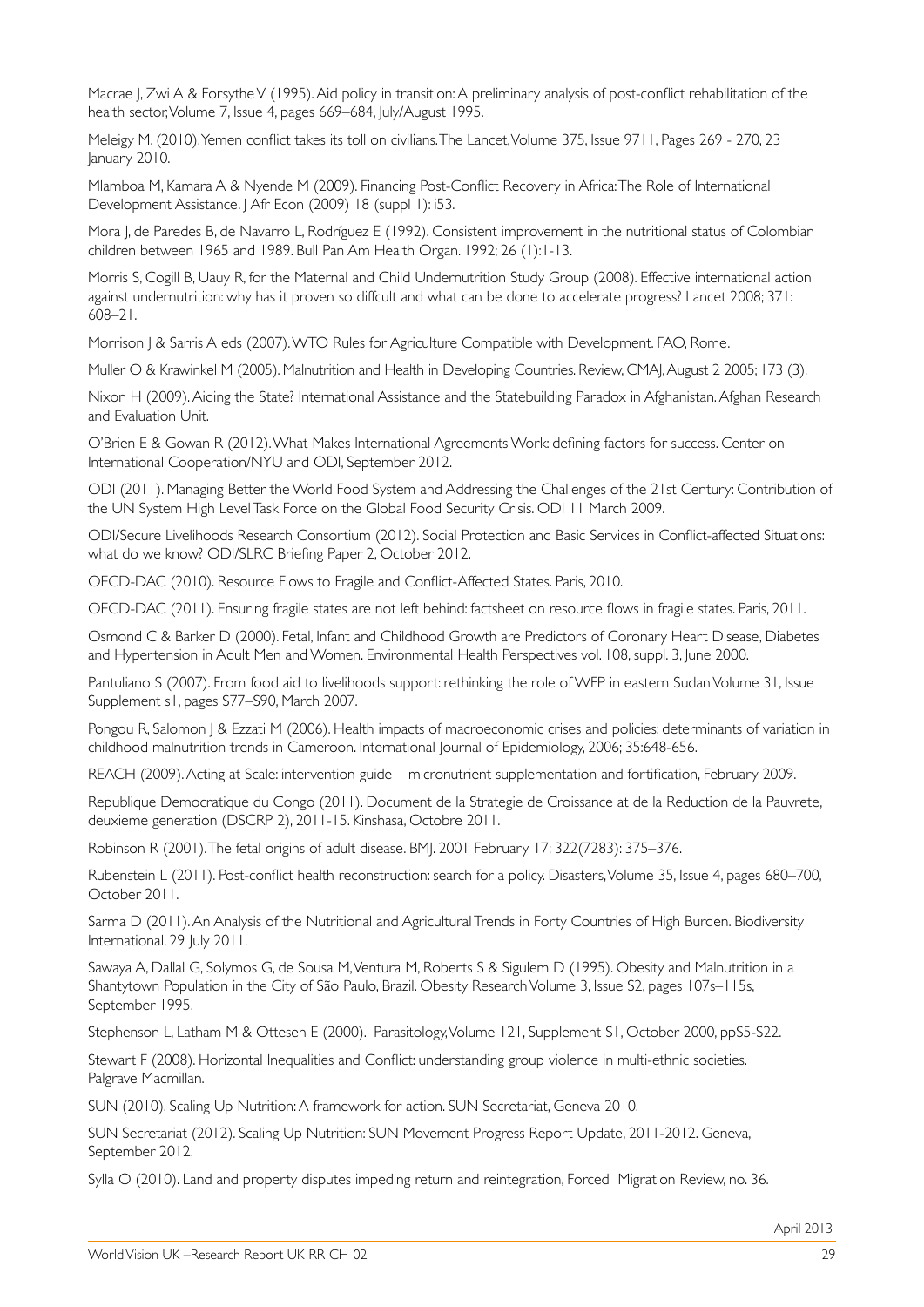Tierney A (2001). Theme 1: Deepening the Analysis of the Factors Behind Progress Towards WFS Targets: Case study 3: Tanzania, ODI 2001.

UN Standing Committee on Nutrition (2008). Recommendations from the SCN 35th Session: 'Accelerating the reduction of maternal and child undernutrition', Executive Summary, Hanoi, March 2008.

UN Standing Committee on Nutrition (2011). Nutrition Information in Crisis Situations, Report No. XXIII, May 2011.

UN Standing Committee on Nutrition (n.d.). Progress in Nutrition: 6th report on the world nutrition situation.

UNDP (2012). Human Development Index, 2011. UNDP, New York.

UNDPKO (2010). Second Generation Disarmament, Demobilisation and Reintegration (DDR) Practices in Peace Operations: a contribution to the New Horizon Discussion on challenges and opportunities for UN peacekeeping. United Nations Department of Peacekeeping Operations, Office of Rule of Law and Security Institutions, Disarmament, Demobilization and Reintegration Section. New York.

Unicef (2005). State of the World's Children. Unicef, New York.

Unicef (2009). Tackling Progress on Child and Maternal Undernutrition. Unicef, New York.

Unicef (2012). State of the World's Children. Unicef, New York.

Unsworth S (2009). What's politics got to do with it?: Why donors find it so hard to come to terms with politics, and why this matters. Journal of International Development, Volume 21, Issue 6, pages 883–894, August 2009.

Victora C, Adair L, Fall C, Hallal P, Martorell R, Richter L, Sachdev HS, for the Maternal and Child Undernutrition Study Group (2008). Maternal and child undernutrition: consequences for adult health and human capital. Lancet 2008; 371: 340–57.

Victora C (1992). The association between wasting and stunting: an international perspective. The Journal of Nutrition 122(5):1105-1110.

Wagstaff A & Watanabe N (1999). Socioeconomic Inequalities in Child Malnutrition in the Developing World. World Bank Research Working Paper no. 2434, Washington DC.

Webb P & Lapping K (2002). Are the determinants of malnutrition the same as for 'food insecurity'? Recent findings from 6 developing countries on the interaction between food and nutrition security. The Gerald J and Dorothy R Friedman School of Nutrition Science and Policy Food Policy and Applied Nutrition Program, Discussion Paper no. 6, February 2002.

Whitehall J & Kandasamy Y (2012). Handbook of Growth and Growth Monitoring in Health and Disease, 2012, pp 1989-2001 Growth of Children in Conflict.

Wodon Q & Zaman H (2008). Rising Food Prices in Sub-Saharan Africa: poverty impact and policy responses. World Bank Research Working Paper no. 4738. Washington DC.

World Bank (2010). Food Security and Conflict. World Development Report 2011 Background Paper, Agriculture and Rural Development Department, World Bank, October 22, 2010.

World Bank (2012). World Development Report 2012. World Bank, Washington DC.

World Bank (2013). Improving Nutrition through Multisectoral Approaches. World Bank, Washington DC.

World Food Programme (2012). Follow-up to WFP Nutrition Policy. WFP Policy Issues agenda item 5, 8 May 2012.

World Food Programme (2012). Update on WFP's Role in the Humanitarian Assistance System. Policy Issues agenda item 5, 7 May 2012.

World Food Programme (2012). WFP Humanitarian Protection Policy. WFP Policy Issues agenda item 5, 15 February 2012.

Yoon P, Black R, Moulton L & Becker S (1997). The effect of malnutrition on the risk of diarrheal and respiratory mortality in children < 2 y of age in Cebu, Philippines. The American Society for Clinical Nutrition.

Young H (1999). Public Nutrition in Emergencies: An Overview of Debates, Dilemmas and Decision-making. Volume 23, Issue 4, pages 277–291, December 1999.

Zere E & McIntyre D (2003). Inequities in under-five child malnutrition in South Africa. International Journal for Equity in Health 2003, 2:7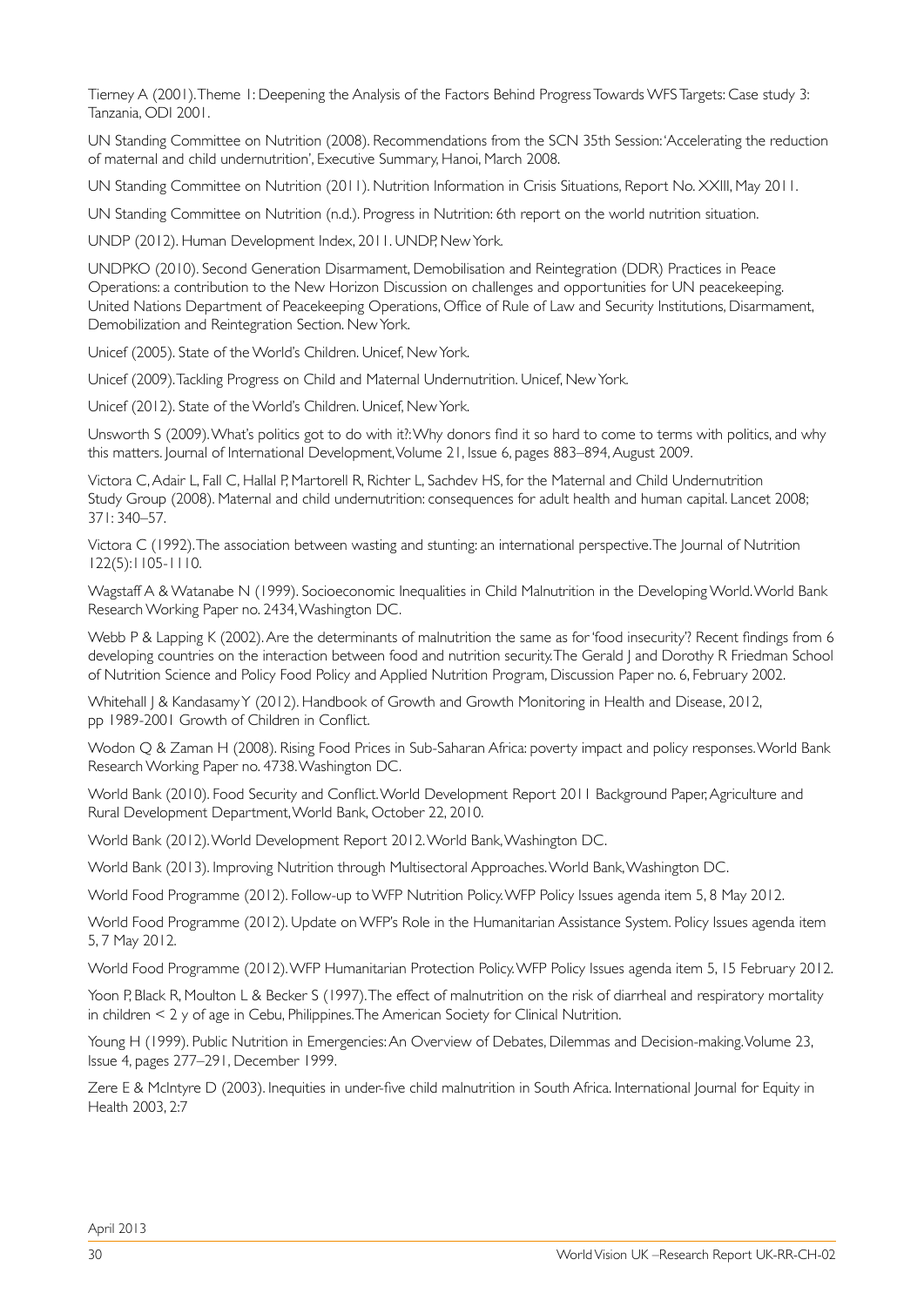## Annex 1: research methods

This research project aims to answer three central questions. How is SUN working in fragile and conflict-affected countries? What are the factors that appear to support or obstruct FCAS engagement with SUN? And what may be needed to strengthen FCAS engagement with SUN and with undernutrition more generally? The research is a composite of three methodological elements:

- A non-systematic literature review, describing current knowledge of the forms and impacts of undernutrition; global and regional epidemiological trends; and factors affecting nutrition action, with a focus on fragile and conflict-affected states.
- A quantitative analysis of factors predicting FCAS countries' likelihood of signing up to SUN, comparing a range of indicators including: health outcomes (mortality and morbidity related to nutrition); health system functionality (delivery of and access to maternal and child health services); public voice and accountability (levels of connectivity and density of civil society activism); economic conditions (including per capita GDP, growth trend, inflation, debt and ODA receipts); and governance (using the World Bank CPIA data, as well as the aggregate 'Worldwide Governance Indicators' dataset). The indicators were composed in five 'bundles', and analysed using principal component analysis.
- A series of field-based and remote country case studies including: Sierra Leone (SUN), the Democratic Republic of Congo (non-SUN), Afghanistan (non-SUN), Yemen (SUN) and Pakistan (non-SUN). Case studies used a semi-structured interview tool with a range of respondent institutions considered relevant to nutrition finance, policy and action in FCAS (including ministries of health, agriculture, finance, budget/planning, economic development; parliamentarians and senior government; UN agencies including Unicef, WHO, FAO and WFP; donors; and international and domestic NGOs).

'Fragile and conflict-affected states' is a deeply problematic way of categorising countries. It embraces a spectrum of countries in very different circumstances – from Kenya to Afghanistan. Intuitively, there is a question about the extent to which commonalities can be asserted across this spectrum. So, rather than starting from an a priori assumption of 'fragility', this research attempts to understand FCAS countries through the prism of their responses to an objective problem (malnutrition), and to a globally available policy opportunity (SUN). At a given moment in time (January 2013), this allows us to compare two groups of FCAS ('SUN' and 'non-SUN'), looking at systematic differences between them. The systematic nature of such differences allows us to generalise some factors that appear to determine whether – and how – FCAS governments choose to act on an issue key to social stability, economic growth, and human welfare – nutrition.

Clearly SUN is a dynamic process. The dividing line between 'SUN' and 'non-SUN' FCAS countries will shift over time. This research was not designed to explore 'killer' conditions that rule out certain countries from SUN, but rather to explore in quantifiable detail backed by qualitative observation how governments in fragile circumstances can move towards SUN and better action on nutrition. In taking this approach, we recognise that SUN accession may reflect political value (domestically or internationally) but not practical capability (or political will). Accession to SUN does not necessarily tell us how effective the country will be at addressing undernutrition. For that, further assessment is needed in 2-3 years.

<sup>86</sup> Taking the whole group of 42 FCAS as classified by two or more of: the World Bank, OECD-DAC, and the UK's Department for International Development [sourced: January 2013]. This was divided into two comparison groups – 'SUN FCAS' and 'non-SUN FCAS' (using a cut-off of 30 January 2013).